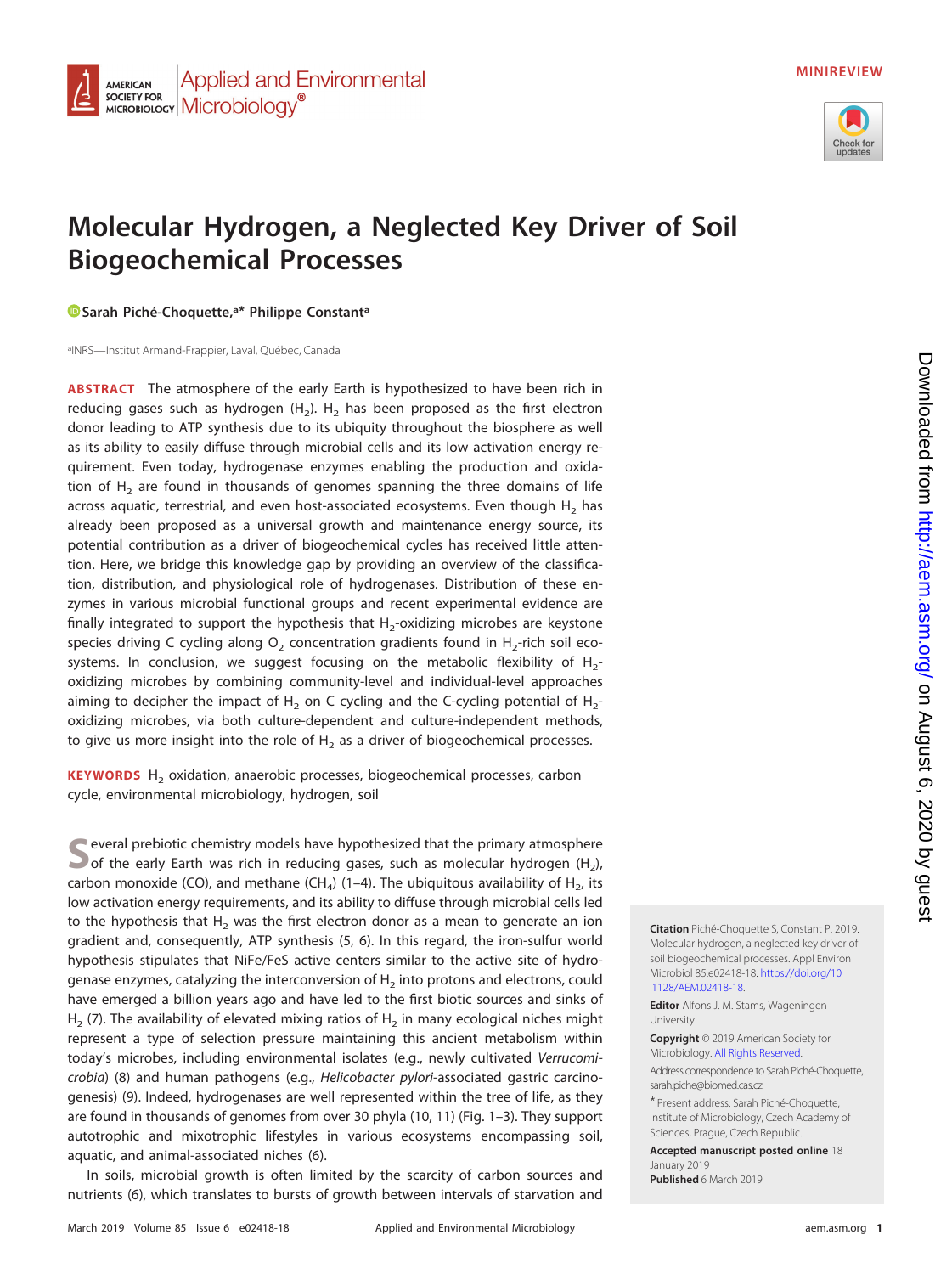

## [Fe]-Hydrogenases

<span id="page-1-0"></span>**FIG 1** Consensus tree of 25 [Fe]-hydrogenase sequences, with an alignment length of 389 amino acids. Protein sequences were imported from a study by Greening et al. [\(10\)](#page-13-8), which included nonredundant putative hydrogenase catalytic subunits from cultured and environmental metagenomes sourced from NCBI RefSeq and Joint Genome Institute, Microbial Dark Matter (JGI, MDM) databases. More details are found in the article by Greening et al. [\(10\)](#page-13-8). See Fig. S1 for complete taxa names and a more detailed phylogenetic tree. Hydrogenase amino acid sequences were aligned with MUSCLE [\(198\)](#page-18-0) and clustered into phylogenetic trees using the following algorithms: maximum likelihood (Jones-Taylor-Thornton substitution model) using RAxML version 8.2.10 [\(199\)](#page-18-1), maximum parsimony using PAUP 4.0 [\(200\)](#page-18-2), and neighborjoining (Jones-Taylor-Thornton substitution model) using BIONJ [\(201\)](#page-18-3). CIPRES Science Gateway version 3.3 [\(202\)](#page-18-4) servers were used for phylogenetic trees construction. Tree branches supported by over 50% of the 1,000 bootstrap replications were represented in the final consensus tree. The consensus tree was built using the "ape" package [\(203\)](#page-18-5) in R [\(204\)](#page-18-6). Branch colors represent taxonomic classification at the class level, since all 25 sequences are part of the Euryarchaeota phylum, while pie charts show the relative abundance of each class within Euryarchaeota.

survival. On the other hand,  $H_2$  is ubiquitous, requires a low activation energy, and can easily permeate microbial cells [\(6\)](#page-13-4). The ubiquity of  $H<sub>2</sub>$  is notably due to its high penetrating power through materials and its continuous abiogenic production in Earth's upper mantle and biogenic production by fermentation,  $N<sub>2</sub>$  fixation, and pho-toproduction [\(6\)](#page-13-4).  $H_2$  oxidation can be combined with the reduction of a wide variety of oxidants, and therefore, it can be performed in most ecosystems. This combination provides a quick energy fix, via  $H_{2}$ , to overcome those short-to-long intervals of starvation-survival. Several studies have calculated this minimal energy requirement from thermodynamic and bioenergetic perspectives [\(12](#page-13-10)[–](#page-13-11)[14\)](#page-13-12).

When environmental conditions are not suitable for growth,  $H_2$  oxidation could provide energy to undergo anabiosis, i.e., long-term-stationary phase or even dormancy [\(6,](#page-13-4) [15\)](#page-13-13). Such a lifestyle might combine starvation-survival with another survival mechanism, such as anhydrobiosis (i.e., desiccation) or cryobiosis (i.e., freezing) [\(16\)](#page-13-14), not unlike microbes trapped in amber or frozen in permafrost. Metabolically inactive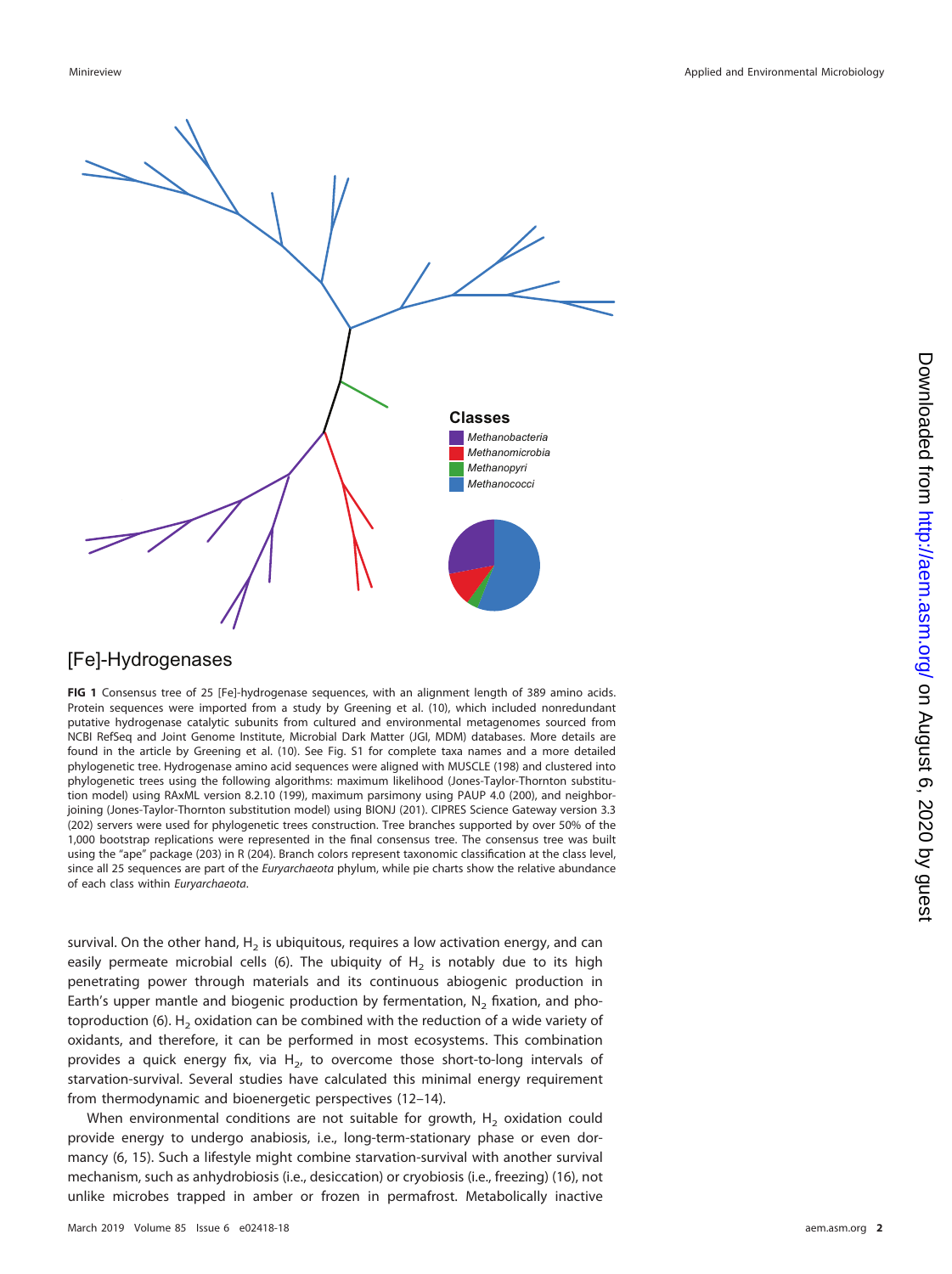

<span id="page-2-0"></span>**FIG 2** Consensus tree of 1,217 [FeFe]-hydrogenase sequences, with an alignment length of 3,525 amino acids, computed as described in [Fig. 1.](#page-1-0) See Fig. S2 for complete names of taxa and a more detailed phylogenetic tree. Branch colors represent taxonomic classification at the phylum level, while pie charts show the relative abundance of each phylum within hydrogenase subgroups (except for Eukaryota being a superkingdom). Dashed brackets show which tree branches belong to a specific hydrogenases group. Numbers between parentheses depict the amount of sequences within that group.

lifestyles drastically reduce energy demands, yet microbial cells still need to prevent amino acid racemization (i.e., spontaneous change of isomeric form) and DNA depurination over extended periods of time by constantly repairing cellular damage or resynthesizing DNA [\(13,](#page-13-11) [14,](#page-13-12) [17,](#page-13-15) [18\)](#page-13-16), requiring a continuous input of energy. When organic matter and  $H_2$  abound,  $H_2$ -oxidizing microbes (HOM) can switch from short- or long-term dormancy to a more metabolically active lifestyle [\(6\)](#page-13-4).

While recent studies have shown the ubiquity and importance of  $H<sub>2</sub>$  in natural and engineered ecosystems, this field of study has been fairly overlooked since few research groups have focused on biotic  $H_2$  dynamics at the ecosystem level [\(19\)](#page-13-17). The aim of this review is to examine and discuss the potential role of  $H<sub>2</sub>$  as an energy source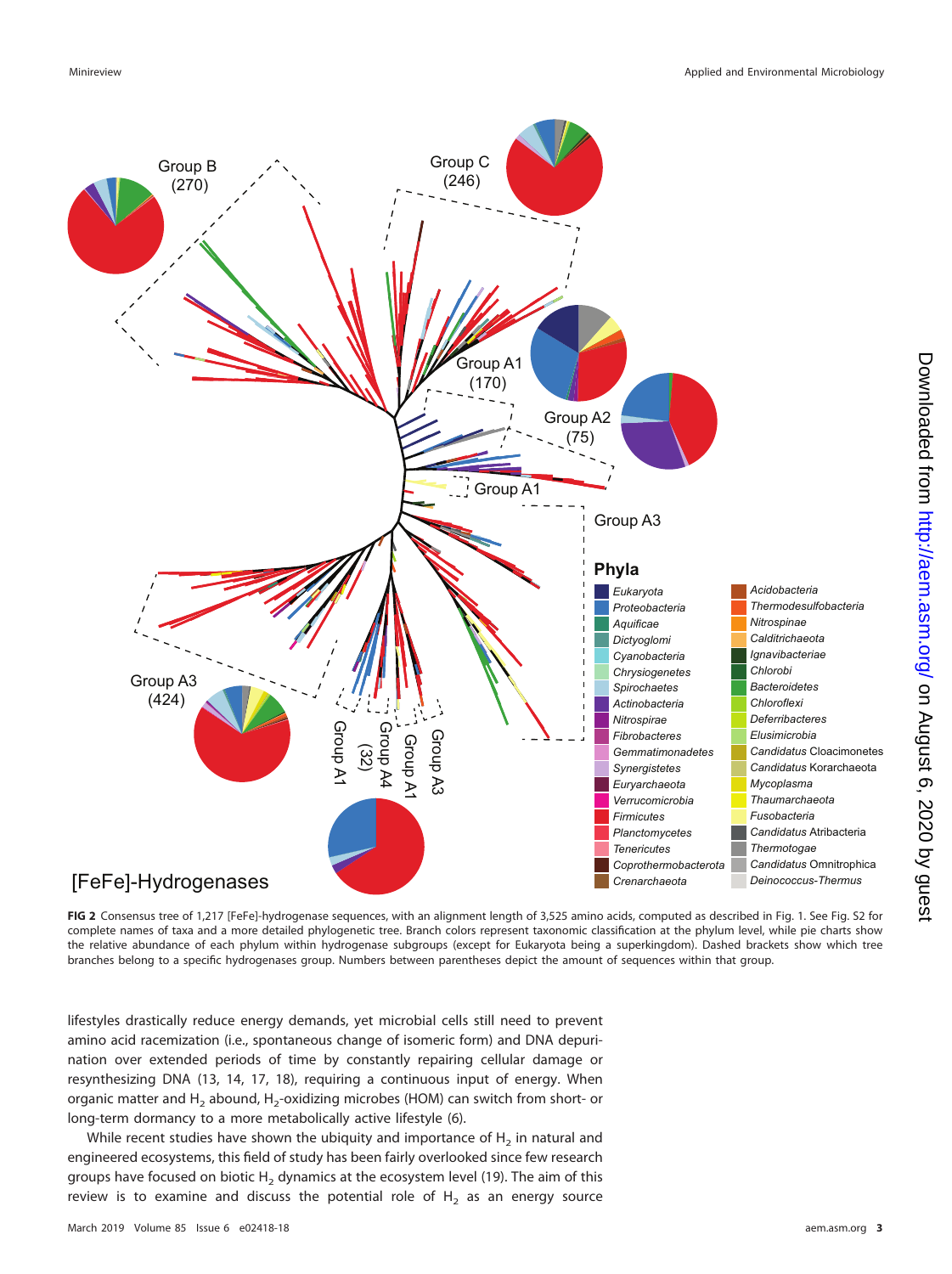

<span id="page-3-0"></span>FIG 3 Consensus tree of 1,988 [NiFe]-hydrogenases sequences, with an alignment length of 1,850 amino acids, computed as described in [Fig. 1.](#page-1-0) See Fig. S3 for complete names of taxa and a more detailed phylogenetic tree. Branch colors represent taxonomic classification at the phylum level, while pie charts show the relative abundance of each phylum within hydrogenase subgroups (except for Eukaryota being a superkingdom). Dashed brackets show which tree branches belong to a specific hydrogenases group. Numbers between parentheses depict the amount of sequences within that group.

maintaining microbial viability and activity and, in turn, sustaining soil biogeochemical processes. First, a brief overview of hydrogenase enzymes is provided, including their classification and physiological roles, with emphasis on their kinetic properties and  $O<sub>2</sub>$ tolerance. The following section describes functional groups producing and oxidizing H<sub>2</sub> across oxic and anoxic soil habitats. The last section integrates the biochemical properties of hydrogenases to propose succession patterns of HOM along theoretical gradients of  $O_2$  and  $H_2$  prevailing in soils, as well as their potential implications in the carbon cycle. This review concludes with research perspectives aiming to evaluate the contribution of HOM in soil biogeochemical processes.

#### **HYDROGENASE CLASSIFICATION: AN OVERVIEW**

Hydrogenases are metalloenzymes catalyzing the interconversion of  $H<sub>2</sub>$  to protons and electrons according to the following reaction:  $H_2 \rightleftharpoons 2H^+ + 2e^-$  [\(20\)](#page-13-18). These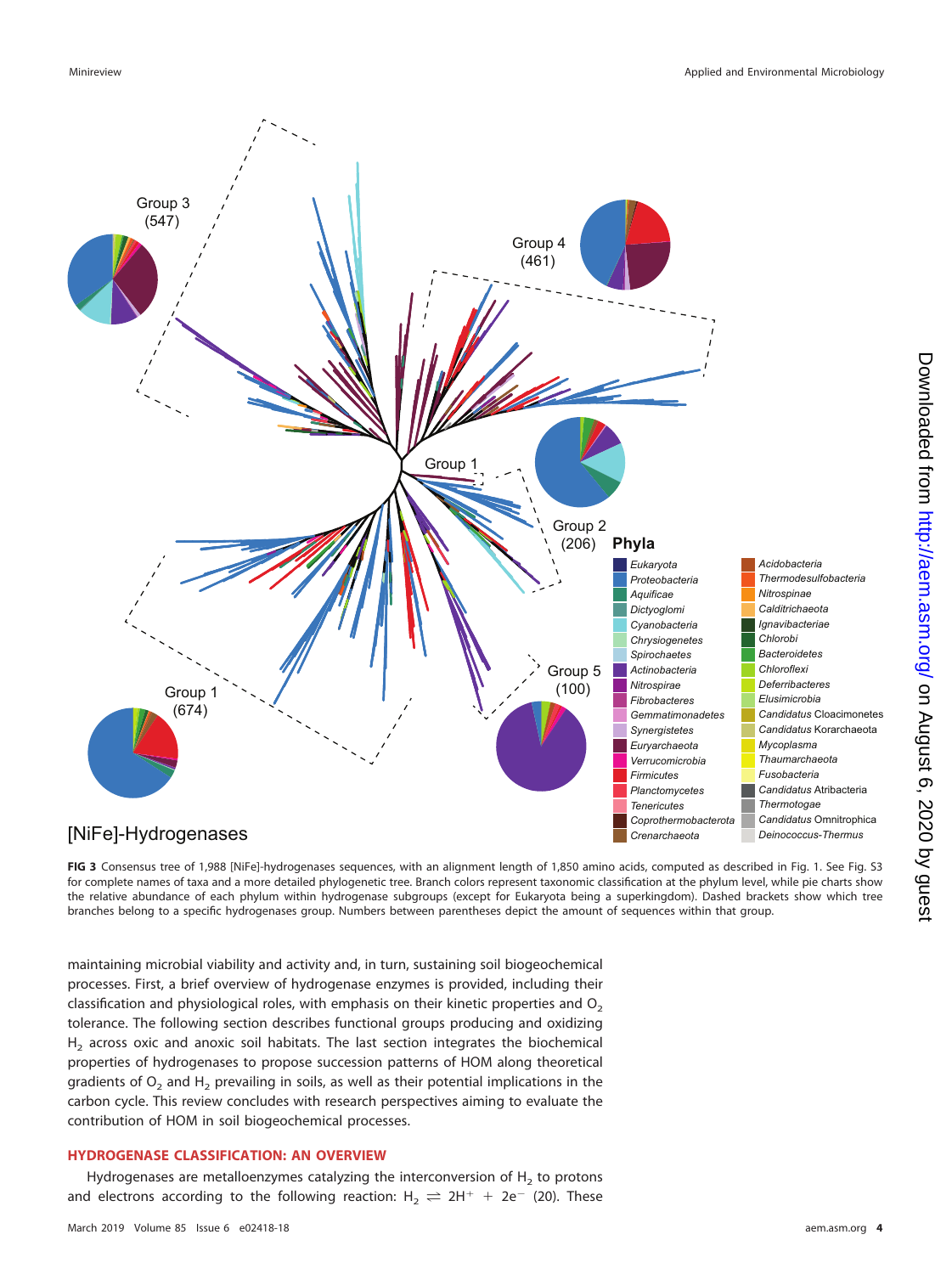enzymes are used either to provide energy, to reduce cofactors, or to disperse reducing equivalents generated through anaerobic processes [\(11\)](#page-13-9). The conformation of electron bridges between structural subunits and the localization of the protein, membranebound or soluble, determine their physiological role [\(20\)](#page-13-18). Their classification into [Fe]-hydrogenases, [FeFe]-hydrogenases, and [NiFe]-hydrogenases is based on differences between their active sites and amino acid sequences [\(21\)](#page-13-19). These classes probably originated from converging rather than sequential evolution, since their tertiary structure, catalytic activity, and taxonomic distribution are clearly distinct [\(22,](#page-13-20) [23\)](#page-13-21). Horizontal gene transfer is also common in hydrogenases due to their modular structure [\(24](#page-13-22)[–](#page-13-23)[27\)](#page-13-24). Consequently, several microbes, such as Cupriavidus necator (phylum Proteobacteria) and Mycobacterium smegmatis (phylum Actinobacteria), have the genomic capability to express multiple hydrogenases with distinct physiological roles, resulting in an increased metabolic flexibility [\(28,](#page-13-25) [29\)](#page-13-26).

**(i) [Fe]-hydrogenases.** [Fe]-hydrogenases are homodimers consisting of two 38 kDa subunits with a single Fe atom in their catalytic center [\(20\)](#page-13-18). In contrast with [FeFe] and [NiFe]-hydrogenases, [Fe]-hydrogenases do not contain Fe-S clusters, are restricted to hydrogenotrophic methanogenic archaea within the Euryarchaeota phylum [\(30\)](#page-13-27) [\(Fig.](#page-1-0) [1;](#page-1-0) see also Fig. S1 in the supplemental material), and are not inactivated by  $O<sub>2</sub>$  [\(31,](#page-13-28) [32\)](#page-13-29). Under nickel-limiting conditions, [Fe]-hydrogenases work along with  $F_{420}$ -dependent methylene tetrahydromethanopterin (methylene-H4MPT) dehydrogenases to redirect electrons originating from  $H_2$  oxidation toward  $H_2$ - and CO<sub>2</sub>-dependent methanogenesis [\(33\)](#page-13-30).

**(ii) [FeFe]-hydrogenases.** [FeFe]-hydrogenases are mono-, di-, tri-, or tetrameric enzymes containing an active center with two Fe atoms, called H-cluster, as well as Fe-S clusters [\(34\)](#page-13-31). They are strictly anaerobic since their active site is denatured by  $O<sub>2</sub>$ exposure [\(20\)](#page-13-18). [FeFe]-hydrogenases almost exclusively produce  $H_2$  [\(28,](#page-13-25) [35\)](#page-13-32), with a few exceptions, such as in Desulfovibrio vulgaris (phylum Proteobacteria), whose [FeFe] hydrogenase can oxidize  $H_2$  under nickel-limited conditions to circumvent [NiFe]hydrogenase synthesis [\(36\)](#page-13-33). [FeFe]-hydrogenases are mostly found in anaerobic Firmi-cutes and sulfate reducers [\(Fig. 2](#page-2-0) and S2) due to their  $O<sub>2</sub>$  sensitivity [\(23,](#page-13-21) [37,](#page-14-0) [38\)](#page-14-1). They consist of the only class of hydrogenases found in eukaryotes, namely, in the unicellular green alga Chlamydomonas reinhardtii (phylum Chlorophyta) [\(39\)](#page-14-2), where they are located within membrane-limited organelles like chloroplasts and hydrogenosomes [\(40\)](#page-14-3).

**(iii) [NiFe]-hydrogenases.** [NiFe]-hydrogenases are the most widespread hydrogenase class [\(11\)](#page-13-9). Several structural and accessory genes are necessary for their maturation [\(41\)](#page-14-4). While [NiFe]-hydrogenases can be multimeric, they contain at the very least a core heterodimeric component comprising a large  $\alpha$ -subunit (ca. 60 kDa) and a small  $\beta$ -subunit (ca. 30 kDa) [\(20\)](#page-13-18). [NiFe]-hydrogenases represent a heterogenous group of hydrogenases divided into 5 subgroups according to their phylogeny [\(Fig. 3](#page-3-0) and S3) and physiology [\(20\)](#page-13-18). Among these physiological traits,  $O<sub>2</sub>$  tolerance and low catalytic affinity are the most common [\(20\)](#page-13-18). Indeed, only a few subgroups are sensitive to  $O<sub>2</sub>$ , and a single subgroup has a high-affinity toward H<sub>2</sub>, i.e., it can oxidize atmospheric H<sub>2</sub> (0.53 ppmv [\[42\]](#page-14-5)). This classification scheme supported by concurrence between gene sequences and physiological roles of hydrogenases has been revisited recently using structural gene sequences similarity networks, suggesting a higher number of putative subclasses within each group [\(10,](#page-13-8) [43\)](#page-14-6). Such reclassifications will not be covered here owing to the lack of experimental observations supporting their coherence with genetic, biochemical, and physiological features of hydrogenases.

(a) Group 1 [NiFe]-hydrogenases. Group 1 [NiFe]-hydrogenases (membrane-bound hydrogenases [MBH]) are  $H_2$  uptake hydrogenases attached to the cytoplasmic membrane (periplasmic side) [\(20\)](#page-13-18). They are intimately linked to the electron transport chain by supplying the quinone pool with electrons via cytochrome b, leading to chemiosmosis and the subsequent generation of ATP [\(44\)](#page-14-7). MBH are used for energy generation by coupling the oxidation of  $H<sub>2</sub>$  with the reduction of several electron acceptors, such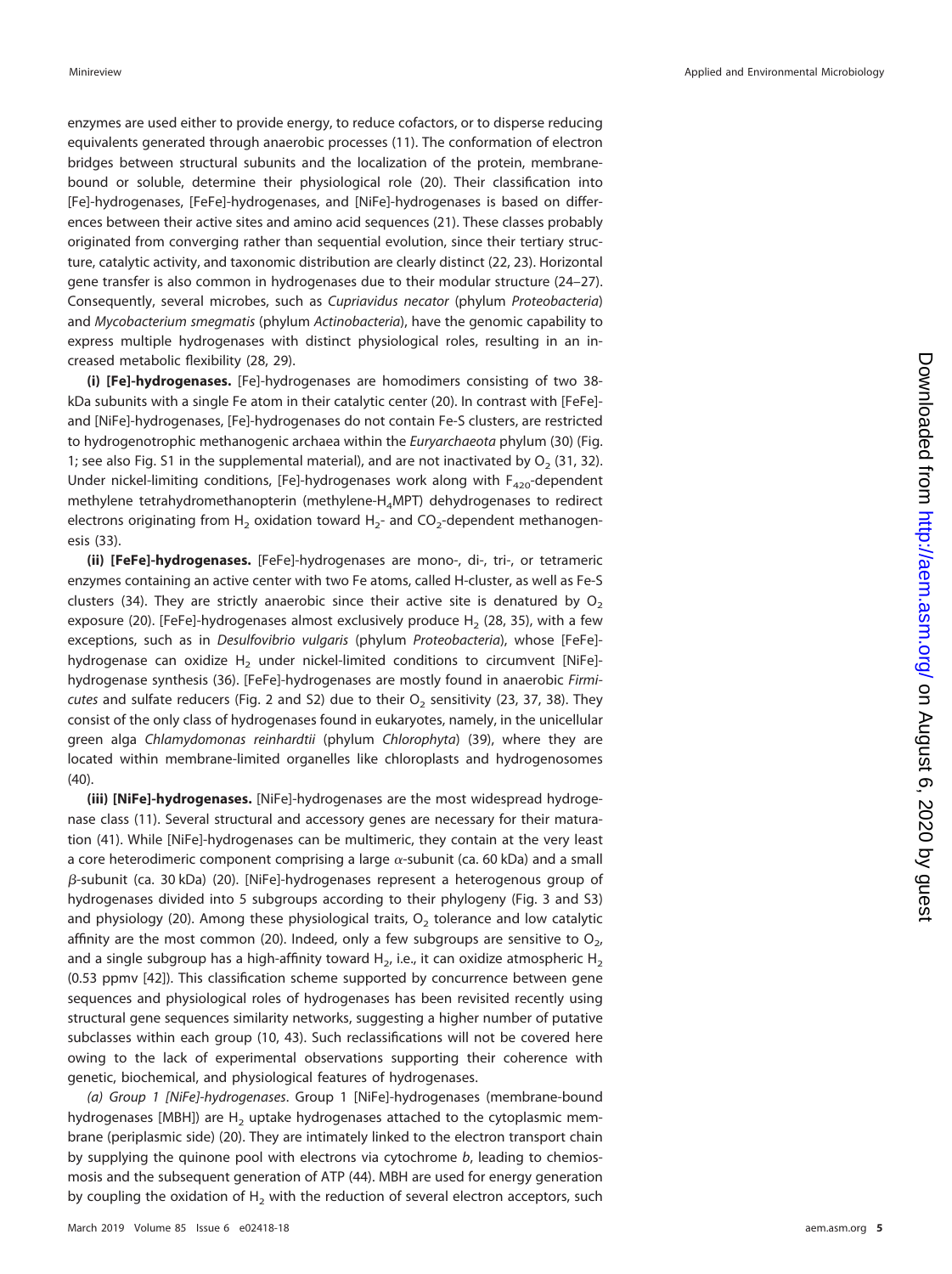as CO<sub>2</sub>, SO<sub>4</sub><sup>2–</sup>, NO<sub>3</sub><sup>–</sup>, Fe(III) oxides, or O<sub>2</sub> [\(44\)](#page-14-7). They are mostly found in Proteobacteria and Firmicutes (62.5% and 17.3%, respectively) [\(Fig. 3](#page-3-0) and S3). Ancestral MBH found in methanogenic archaea and sulfate-reducing bacteria are  $O<sub>2</sub>$  sensitive [\(44\)](#page-14-7). In contrast, those associated with the Isp complex, in obligate and facultative autotrophs, and with HybA-MBH, in Gammaproteobacteria, have a low tolerance toward  $O<sub>2</sub>$  [\(44\)](#page-14-7). O<sub>2</sub>-tolerant MBH are used to perform the Knallgas reaction, i.e., oxidation of H<sub>2</sub> using O<sub>2</sub> as terminal electron acceptor, or other reactions involving high-potential electron acceptors such as nitrogen oxides or bacteriochlorophylls [\(44\)](#page-14-7).

(b) Group 2 [NiFe]-hydrogenases. Group 2 [NiFe]-hydrogenases consist of cytoplasmic enzymes divided into 2 distinct functional groups, 2a and 2b [\(20\)](#page-13-18). [NiFe]-hydrogenases encompassing group 2a are soluble uptake hydrogenases oxidizing  $H_2$  endogenously produced by  $N_2$  fixation [\(45\)](#page-14-8) or NADH/NADPH oxidation [\(29\)](#page-13-26) and are mainly found in Cyanobacteria and other  $N_2$ -fixing bacteria [\(45,](#page-14-8) [46\)](#page-14-9) [\(Fig. 3](#page-3-0) and S3). Their role is to channel electrons to the electron transport chain and supply energy to the cell [\(34\)](#page-13-31). They are often located inside cyanobacterial heterocysts devoid of oxygenic photosynthesis and are upregulated under anoxic conditions due to their  $O<sub>2</sub>$ sensitivity [\(47\)](#page-14-10). In contrast, group 2b [NiFe]-hydrogenases are  $H_2$ -sensing regulatory hydrogenases (RH) acting as two-component signal transduction systems [\(20\)](#page-13-18). The specific shape and size of the hydrophobic gas channel leading exogenously produced H<sub>2</sub> to the active site confer O<sub>2</sub> tolerance to the enzyme [\(48\)](#page-14-11). When H<sub>2</sub> is present, RH induce the transcription of group 1 and group 3 uptake hydrogenase operons in Knallgas bacteria [\(49,](#page-14-12) [50\)](#page-14-13).

(c) Group 3 [NiFe]-hydrogenases. Group 3 [NiFe]-hydrogenases are cytoplasmic enzymes called bidirectional heteromultimeric [NiFe]-hydrogenases or soluble hydrogenases (SH) [\(20\)](#page-13-18). Their role is to provide redox balance within the cell in both bacteria and archaea [\(11\)](#page-13-9). The structural subunits of those enzymes are in close association with protein modules binding soluble cofactors [\(20\)](#page-13-18). Group 3 [NiFe]-hydrogenases are  $O<sub>2</sub>$ tolerant due to two extra cyanide ligands bound to the Ni and Fe atoms of their active site [\(51\)](#page-14-14). These hydrogenases, mainly found in Proteobacteria (37.4%) and Euryarchaeota (27.4%) [\(Fig. 3](#page-3-0) and S3), are further divided into 4 subgroups [\(20\)](#page-13-18). Group 3a [NiFe]-hydrogenases are heterotrimeric enzymes initially found in methanogenic archaea [\(52\)](#page-14-15), but more recently in some bacterial phyla [\(53\)](#page-14-16), and are used to reduce the  $F_{420}$  cofactor. Group 3b [NiFe]-hydrogenases are tetrameric enzymes acting like bifunctional sulfhydrogenases [\(20\)](#page-13-18). They were initially found in hyperthermophilic archaea yet have also been detected in bacterial phyla more recently [\(10\)](#page-13-8). They reduce  $S^{\text{o}}$  to H<sub>2</sub>S or oxidize NAD(P)H and produce H<sub>2</sub> to disperse reducing equivalents generated through fermentation, or, alternatively, to produce NADPH by using H<sub>2</sub> [\(54\)](#page-14-17). Group 3c [NiFe]hydrogenases are heterodisulfide reductase-associated hydrogenases that catalyze the reduction of compounds such as methyl viologen and coenzyme M-disulfide bondcoenzyme B (CoM-S-S-CoB) [\(55\)](#page-14-18) and are mostly found in methanogens and sulfate reducers. Group 3d [NiFe]-hydrogenases consist of a heteromeric hydrogenase and a NADH-dehydrogenase module that binds to NAD(P)H [\(20\)](#page-13-18). The amount of hydrogenase subunits varies greatly, consisting of, for example, a heterodimeric enzyme in C. necator [\(56\)](#page-14-19) or a heteropentameric enzyme in Cyanobacteria [\(57\)](#page-14-20). These hydrogenases are used to balance the NAD<sup>+</sup>/NADH pool by reducing NAD<sup>+</sup> using H<sub>2</sub> [\(20\)](#page-13-18).

(d) Group 4 [NiFe]-hydrogenases. Group 4 [NiFe]-hydrogenases or membraneassociated energy-converting hydrogenase are oxygen-sensitive [\(58\)](#page-14-21) multimeric enzymes comprising two proteins embedded within the cytoplasmic membrane as well as hydrophilic subunits [\(20\)](#page-13-18). Group 4 [NiFe]-hydrogenases are mostly found in methanogenic archaea, chemolithoautotrophic bacteria, and hyperthermophilic archaea [\(Fig. 3](#page-3-0) and S3). In facultative chemolithoautotrophs, group 4 hydrogenases disperse reducing equivalents generated through fermentation by coupling the reduction of protons from water with the anaerobic oxidation of  $C_1$  compounds like formate or carbon monoxide [\(59\)](#page-14-22). In acetoclastic methanogens, energy-converting hydrogenases (Ech) perform the  $H_2$ -dependent reduction of ferredoxin, leading to the generation of a proton gradient through the cytoplasmic membrane and the generation of ATP [\(60\)](#page-14-23). In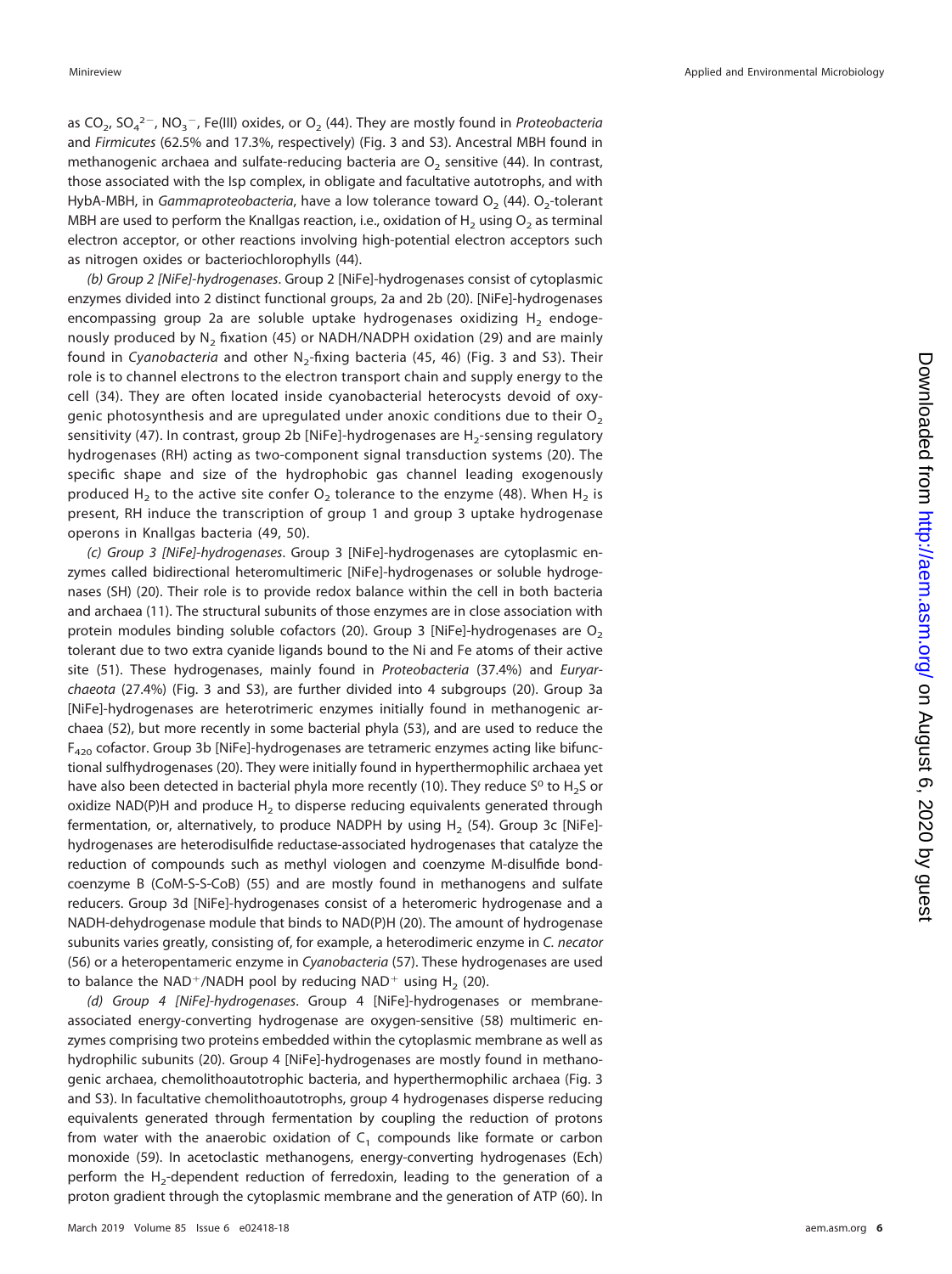methanogens without a cytochrome, group 4 [NiFe]-hydrogenases (Eha and Ehb) reduce ferredoxin and catalyze  $H_2$  oxidation, which is then coupled with the generation of a sodium ion motive force [\(20\)](#page-13-18). Group 4 [NiFe]-hydrogenases also include energyconverting Mbh-type hyperthermophilic enzymes producing  $H<sub>2</sub>$  in order to reestablish oxidized ferredoxin levels [\(61\)](#page-14-24).

(e) Group 5 [NiFe]-hydrogenases. Group 5 [NiFe]-hydrogenases are  $O<sub>2</sub>$ -tolerant [\(62\)](#page-14-25) uptake hydrogenases harboring a high affinity toward  $H<sub>2</sub>$  enabling them to oxidize atmospheric H<sub>2</sub> [\(63\)](#page-14-26). Their activity was first discovered in spores of Streptomyces spp. (phylum Actinobacteria) [\(64\)](#page-14-27). These enzymes are likely associated with the cytosolic side of the membrane through an electron acceptor, but conflicting results have been reported [\(62,](#page-14-25) [65\)](#page-14-28). Genomic database mining demonstrated that group 5 [NiFe]-hydrogenases are mostly found in Actinobacteria (84.0%, [Fig. 3](#page-3-0) and S3) [\(10,](#page-13-8) [66\)](#page-14-29). The proposed role of these hydrogenases is to provide a growth advantage [\(67\)](#page-14-30) or a supplementary energy source within a survival-mixotrophic lifestyle [\(68\)](#page-14-31) to sustain microbial seedbanks in oligotrophic environments [\(66\)](#page-14-29). However, C. necator has a weakly expressed group 5 [NiFe]-hydrogenase that cannot oxidize atmospheric H<sub>2</sub> [\(62\)](#page-14-25). Indeed, biochemical properties conferring high affinity for  $H<sub>2</sub>$  are unknown. While there is a high sequence similarity between the active site of group 5 [NiFe]-hydrogenases, such hydrogenases display a wide spectrum of affinities, e.g.,  $K<sub>m</sub>$  over 1,000 ppmv in C. necator in contrast to 11 ppmv in Streptomyces sp. strain PCB7 [\(64\)](#page-14-27). This suggests that either a lateral gene transfer in C. necator [\(69\)](#page-14-32) or the evolution of unknown biochemical attributes in hydrogenases were found in high-affinity HOM. Alternatively, other factors, such as the currently unknown physiological electron acceptor of group 5 [NiFe]-hydrogenases [\(65,](#page-14-28) [70\)](#page-14-33), could be responsible for their affinity toward  $H<sub>2</sub>$ . Their affinity has not been tested extensively in vitro; thus, we cannot assume that C. necator is an exception to the rule. Also, diverging phylogenetic analyses spawned confusion in hydrogenase terminology, yet group 5 [\(62,](#page-14-25) [66,](#page-14-29) [71\)](#page-14-34) and group 1h [\(10\)](#page-13-8) refer to the same enzymes.

#### **OVERVIEW OF THE H2 BIOGEOCHEMICAL CYCLE**

Biological sources and sinks of  $H_2$  are common in oxic and anoxic ecosystems. In anoxic ecosystems, such as wetlands, freshwaters under the chemocline, marine sediments, and animal gastrointestinal tracts,  $H_2$  is mainly produced as a reaction intermediate of organic matter degradation by organisms from the three domains of life. The main biological sinks of  $H_2$  in anoxic ecosystems are acetogens, methanogens, sulfate-reducing microbes, iron oxide-reducing microbes, and nitrate-reducing microbes [\(35\)](#page-13-32). In oxic environments, such as upland soils, freshwaters above the chemocline, and open oceans, H<sub>2</sub> is mainly generated by N<sub>2</sub> fixation and is consumed by Knallgas bacteria and high-affinity  $H<sub>2</sub>$ -oxidizing bac-teria [\(35\)](#page-13-32). Due to its energetic potential,  $H_2$  is quickly consumed by microbes within the same microenvironment, indicating that  $H_2$  production is likely the limiting step of the H<sub>2</sub> biogeochemical cycle [\(33\)](#page-13-30). Microbial functional groups responsible for H<sub>2</sub> production and utilization in anoxic and oxic ecosystems will be presented in the following subsections to showcase their vast diversity and their involvement in the C biogeochemical cycle.

**(i) H<sub>2</sub> production in anoxic ecosystems.** In anoxic ecosystems, photoproduction (or biophotolysis), dark fermentation, and photofermentation are responsible for most of the  $H_2$  production [\(35\)](#page-13-32).

(a) Photoproduction. Photoproduction of  $H<sub>2</sub>$  in aquatic sediments is performed by unicellular algae such as Chlorella fusca (phylum Chlorophyta), Tetradesmus obliquus (formerly Scenedesmus obliquus; phylum Chlorophyta) [\(72\)](#page-14-35), and Chlamydomonas reinhardtii [\(73\)](#page-14-36), as well as Cyanobacteria. In soils, several purple nonsulfur bacteria perform photoproduction, including Rhodobacter capsulatus (phylum Proteobacteria) [\(74\)](#page-14-37) and Rhodopseudomonas rutila (phylum Proteobacteria) [\(75\)](#page-14-38). This process occurs under oxygen and  $CO<sub>2</sub>$  limitation [\(76,](#page-15-0) [77\)](#page-15-1). Light-excited electrons are transferred across photosystems to reduce ferredoxin, and then ferredoxin is reoxidized in order to produce  $H_2$  via an [FeFe]-hydrogenase [\(78\)](#page-15-2). This process maintains the electron flow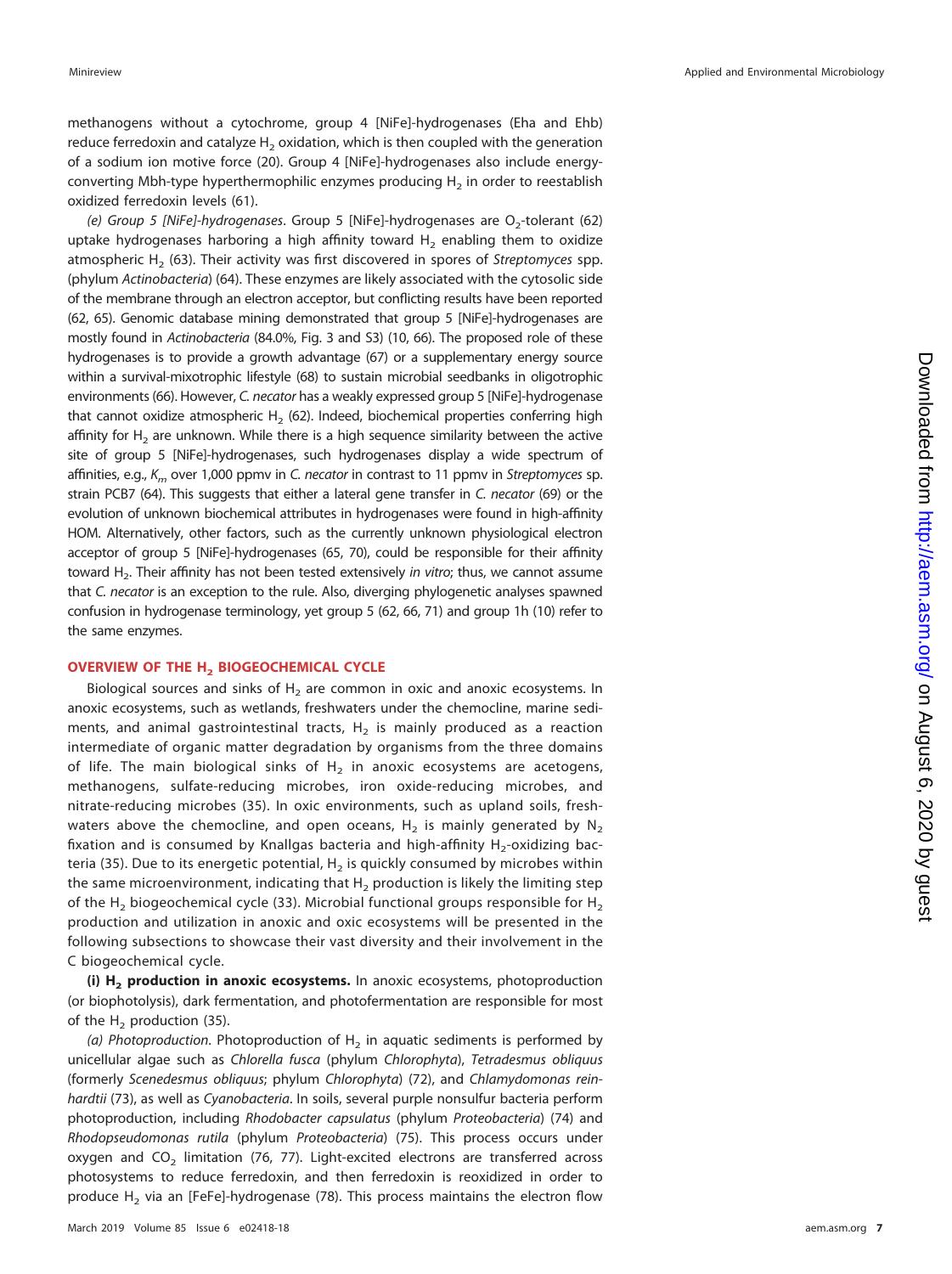within the electron transport chain to resume oxygenic photosynthesis as soon as better conditions arise [\(77\)](#page-15-1), such as changing tides or the next photoperiod.

(b) Photofermentation and dark fermentation. Unicellular algae such as Fragilariopsis spp. (phylum Bacillariophyta) and Pyramimonas spp. (phylum Chlorophyta) [\(78\)](#page-15-2), strict anaerobes like Clostridium acetobutylicum (phylum Firmicutes) [\(79\)](#page-15-3), and even facultative anaerobes like Escherichia coli (phylum Proteobacteria) [\(80\)](#page-15-4) from both aquatic and terrestrial environments can produce  $H<sub>2</sub>$  through dark fermentation. Glycolysis, followed by the decarboxylation of pyruvate into acetyl-coenzyme A (acetyl-CoA), reduces ferredoxin/NAD<sup>+</sup> into oxidized ferredoxin/NADH, supplying electrons to a hydrogenase and generating  $H_2$  by their reoxidation [\(78,](#page-15-2) [81,](#page-15-5) [82\)](#page-15-6). Alternatively, the conversion of CoA and pyruvate into formate and acetyl-CoA followed by the cleavage of formate also leads to the generation of H<sub>2</sub> and CO<sub>2</sub> [\(83\)](#page-15-7). Oxidized ferredoxin and NADH are regenerated by discarding reducing equivalents, and glycolysis can generate ATP anew. Photofermentation is performed by purple nonsulfur bacteria (e.g., Rhodospirillum rubrum [phylum Proteobacteria] or Rhodobacter sphaeroides) that use light energy to convert organic substrates, like lactic acid, into  $H_2$  and CO<sub>2</sub> [\(83\)](#page-15-7). These processes can be performed sequentially, given that there are dark and light cycles. According to genomic surveys and culture-dependent measurements, in aquatic environments, H<sub>2</sub>-evolving fermenters include unicellular algae, Firmicutes, Bacteroidetes, Spirochaetes, and Proteobacteria [\(78,](#page-15-2) [84](#page-15-8)[–](#page-15-9)[86\)](#page-15-10). In anoxic soils, such as paddy fields, molecular surveys targeting [FeFe]-hydrogenases have shown that Firmicutes (mostly Clostridia), Proteobacteria (mostly Deltaproteobacteria), and Chloroflexi are the most abundant  $H_2$  producers [\(87,](#page-15-11) [88\)](#page-15-12). Similarly, in a moderately acidic fen slurry enrichment, fermenters were identified as Firmicutes (Clostridia and Negativicutes) and Deltaproteobacteria [\(89\)](#page-15-13).

(c) Nitrogen fixation. Various microbes, such as Clostridium spp. and Bacillus spp. (phylum Firmicutes) as well as methanogenic archaea and Cyanobacteria can fix  $N<sub>2</sub>$  and consequently produce  $H_2$  in anoxic or microoxic environments [\(90,](#page-15-14) [91\)](#page-15-15). Since current estimates suggest that most of the biological nitrogen fixation is performed in oxic ecosystems [\(92\)](#page-15-16), especially in surface waters [\(93,](#page-15-17) [94\)](#page-15-18) and in the rhizosphere of leguminous and actinorhizal plants [\(95\)](#page-15-19), it will be discussed in the next section.

**(ii) H2 production in oxic ecosystems.** Nitrogen fixation. The main biological process responsible for H<sub>2</sub> production in oxic ecosystems is biological N<sub>2</sub> fixation (BNF). BNF is performed by the nitrogenase complex according to the following reaction [\(96](#page-15-20)[–](#page-15-21)[98\)](#page-15-22):

$$
N_2 + 8H^+ + 8e^- \to 2NH_3 + H_2
$$
 (1)

BNF requires a tremendous amount of energy, i.e., a minimum of 16 ATP per fixed  $N<sub>2</sub>$  molecule (2 ATP per electron transferred [\[98\]](#page-15-22)); thus, it is strictly regulated and used only in the absence of bioavailable N [\(99\)](#page-15-23). Since nitrogenases are irreversibly inactivated by  $O_2$  [\(98,](#page-15-22) [100\)](#page-15-24), microbes can avoid  $O_2$  via temporal or spatial separation strategies, as follows: separation of  $N_2$  fixation and oxygenic photosynthesis [\(100\)](#page-15-24), avoidance of  $O<sub>2</sub>$ , high respiration rates, and the use of  $O<sub>2</sub>$  transporters to buffer local  $O<sub>2</sub>$ concentrations [\(98,](#page-15-22) [101](#page-15-25)-[103\)](#page-15-27).  $H_2$  is an obligate by-product of the BNF reaction, requiring approximately 35% of the electron flux used toward BNF [\(104\)](#page-15-28) and leading to local accumulations in environments such as the legume rhizosphere [\(105,](#page-15-29) [106\)](#page-15-30). BNF and hydrogen oxidation are often linked due to their complementary outcomes, since  $H_2$ oxidation coupled to  $O_2$  reduction recovers part of the ATP used toward N<sub>2</sub> fixation and leads to a reduction in  $O_2$  pressure and H<sub>2</sub> buildups, both of which would prevent nitrogen fixation [\(46,](#page-14-9) [107\)](#page-15-31). Furthermore, three BNF strategies are used by microbes, including symbiotic N<sub>2</sub> fixation [\(99,](#page-15-23) [108\)](#page-15-32), plant-associated N<sub>2</sub> fixation [\(109\)](#page-15-33), and freeliving  $N_2$  fixation [\(97,](#page-15-21) [110\)](#page-15-34). Unlike other nitrogen fixers, most leguminous plants symbionts do not possess the genetic capability to recycle  $H<sub>2</sub>$  produced through nitrogen fixation (i.e., absence of Hup activity) [\(111\)](#page-15-35). Studies have hypothesized that the additional energy input provided by  $H_2$  exerts a fertilization effect promoting growth of the host plant [\(112,](#page-15-36) [113\)](#page-15-37).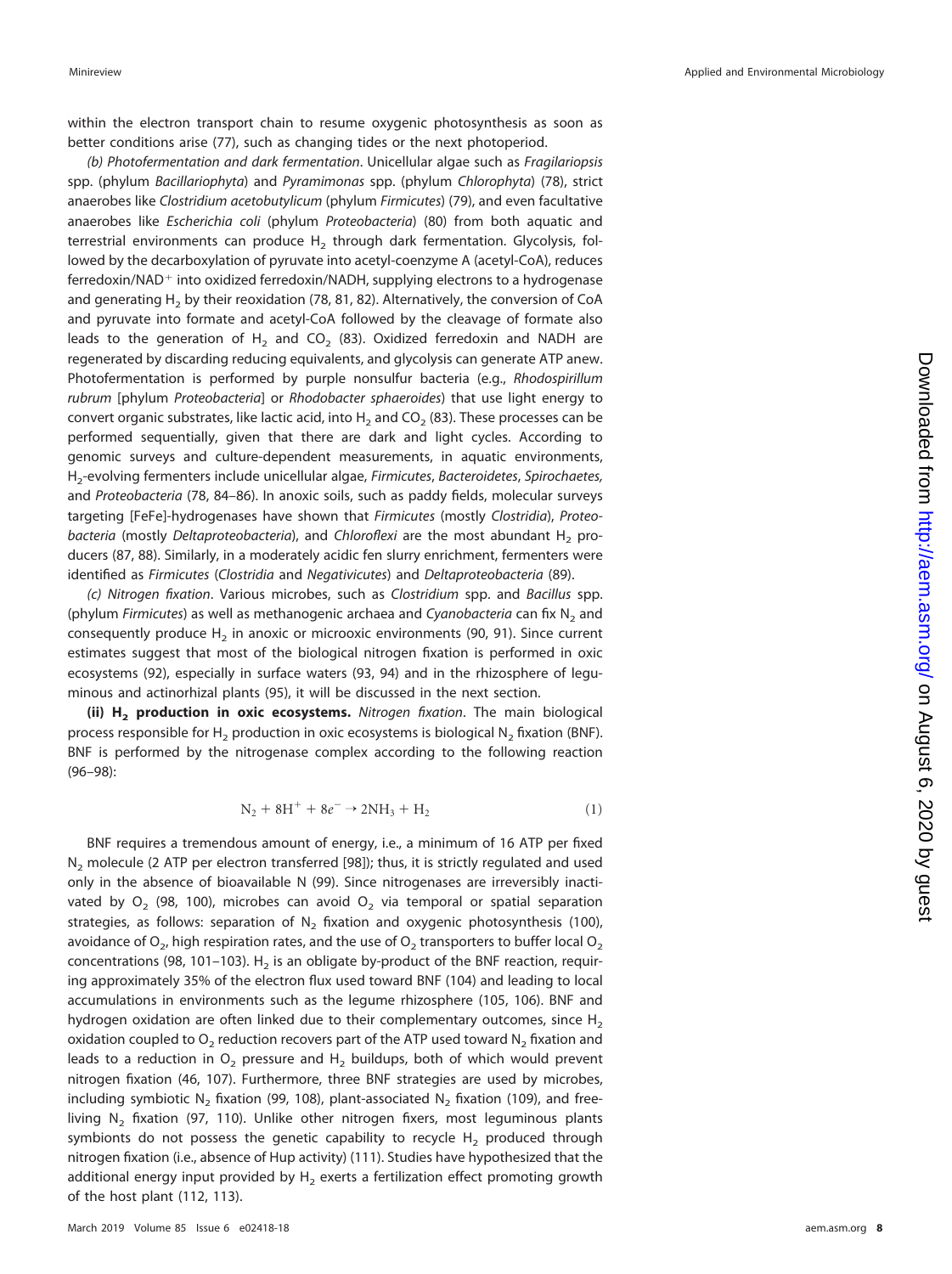(iii) H<sub>2</sub> uptake in anoxic ecosystems. In anoxic ecosystems, numerous microbial functional groups use  $H_2$  as an electron donor to reduce terminal electron acceptors according to their availability and underlying thermodynamic constraints [\(33\)](#page-13-30). This section discusses some of them in increasing redox potential order, from acetogenesis to denitrification, although other electron acceptors can be coupled to  $H<sub>2</sub>$  oxidation, such as  $MnO<sub>2</sub>$  and CrO<sub>4</sub>. Many of those microbes are facultative anaerobes, yet these processes are only performed in anoxic ecosystems since the reduction of  $O<sub>2</sub>$  would be favored thermodynamically over alternative electron acceptors. These functional groups are not mutually exclusive, i.e., numerous bacteria and archaea are able to perform  $H<sub>2</sub>$  oxidation using more than one electron acceptor.

(a) Acetogens. Acetogenesis is performed by several strict anaerobes from the bacterial and archaeal domains of life [\(114\)](#page-15-38). Acetogens are found in a wide variety of ecosystems: wetlands [\(115\)](#page-15-39), the gastrointestinal tract of animals [\(116,](#page-16-0) [117\)](#page-16-1), oceans, subsurface sediments [\(118\)](#page-16-2), hypersaline waters [\(119\)](#page-16-3), and oxic soils [\(120\)](#page-16-4). While the latter sounds counterintuitive, several acetogens and methanogens can survive in the presence of  $O<sub>2</sub>$  due to different mechanisms [\(121,](#page-16-5) [122\)](#page-16-6). Most acetogens, namely, Clostridium spp., are comprised within the Firmicutes [\(123\)](#page-16-7), yet some are also found among other phyla, including the archaeal phylum Bathyarchaeota [\(114\)](#page-15-38). The acetogenesis reaction (equation 2) follows the Wood-Ljungdahl pathway to convert  $C_1$ inorganic compounds (CO<sub>2</sub>) into C<sub>2</sub> organic compounds (acetate) [\(124\)](#page-16-8):

$$
2CO2 + 4H2 \rightleftharpoons CH3COO- + H+ + 2H2O
$$
 (2)

Acetogens scavenge  $H_2$  generated through the degradation of organic matter. Acetogens face fierce competition from methanogens, methanogens having a lower threshold for  $H_2$  utilization and a higher energy yield [\(125,](#page-16-9) [126\)](#page-16-10). Acetogens can overcome methanogens in some ecosystems, such as in the termite gut [\(127\)](#page-16-11), since the production of acetate consists of an ecological advantage in its animal host. Acetogens are inherently involved in  $H_2$  and C-cycling processes by coupling the utilization of  $CO<sub>2</sub>$  and H<sub>2</sub>. In turn, this leads to the generation of acetate, a bioavailable C source for the surrounding microbial community. As strict or facultative anaerobes, acetogens can also use dissolved organic matter (DOM, also known as labile) through fermentation and produce their own  $H_2$  and CO<sub>2</sub>. Additionally, some of them, e.g., Clostridium carboxidivorans and Clostridium drakei [\(128,](#page-16-12) [129\)](#page-16-13), are also involved in CO oxidation to  $CO<sub>2</sub>$ , crystalline cellulose and hemicellulose degradation, polymeric organic matter (POM, also known as recalcitrant) turnover [\(130\)](#page-16-14), and humic acid decomposition [\(131\)](#page-16-15).

(b) Methanogens. Methanogenesis is only performed by methanogenic archaea, which are common in wetlands, in the intestinal tract of animals, in extreme environments, such as hot springs and hydrothermal vents [\(132\)](#page-16-16), and even in oxic soils [\(120\)](#page-16-4). Methanogens consist of the only functional group harboring [Fe]-hydrogenases, which enables them to use H<sub>2</sub> as a reducing agent for the ferredoxin-dependent reduction of CO<sub>2</sub> to CH<sub>4</sub>, according to the following simplified reaction [\(133,](#page-16-17) [134\)](#page-16-18):

$$
CO2 + 4H2 \rightarrow CH4 + 2H2O
$$
 (3)

Methanogens thrive in ecosystems or layers within those ecosystems where electron acceptors with higher redox potential, such as sulfate and nitrate, are depleted due to the low redox potential of CO<sub>2</sub> [\(33\)](#page-13-30). They scavenge CO<sub>2</sub> and H<sub>2</sub> derived from the degradation of organic matter, which they can ferment on their own. Hydrogenotrophic methanogens using electron bifurcation are considered obligate autotrophs [\(135\)](#page-16-19). Methylotrophic methanogens using oxidative phosphorylation consume a wider variety of substrates [\(136\)](#page-16-20). Recent studies, however, have shown that hydrogenotrophic methanogens such as the marine methanogen Methanococcus maripaludis (phylum Euryarchaeota) [\(137\)](#page-16-21) might in fact have a greater flexibility than initially thought by using a combination of CO and formate rather than only  $CO<sub>2</sub>$  and H<sub>2</sub>. The assumption that methanogens are strict anaerobes has also been challenged with the discovery of "Candidatus Methanothrix paradoxum" (phylum Euryarchaeota) (nonhydrogenotrophic) [\(138\)](#page-16-22). The involvement of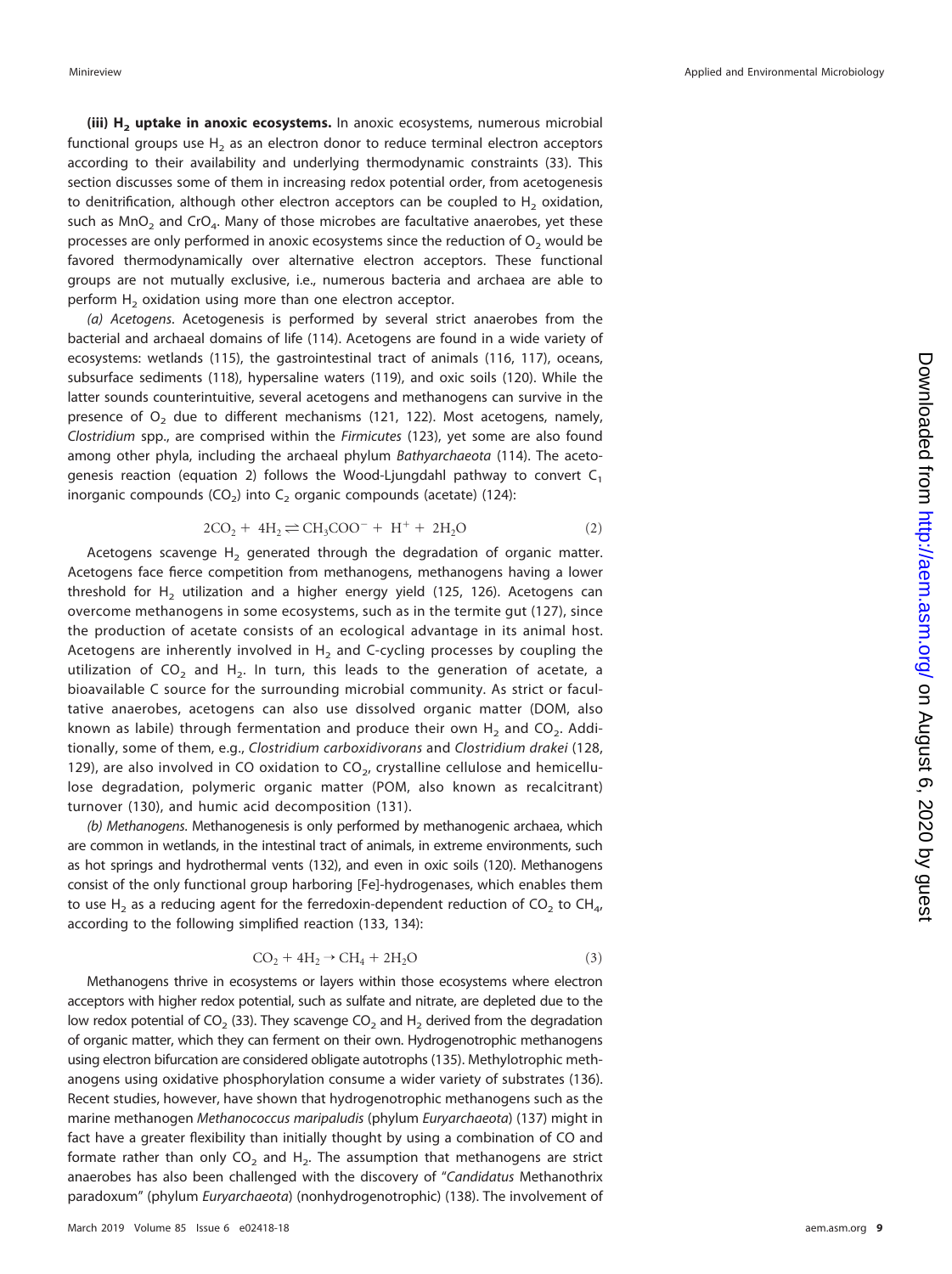methanogens in the C cycle also includes their ability to reduce humic acids, e.g., in Methanosarcina barkeri (phylum Euryarchaeota) [\(139\)](#page-16-23), which temporarily decreases their methanogenesis potential. Studies even suggest that anaerobic methanotrophic archaea (ANME) could be methanogens as well [\(140,](#page-16-24) [141\)](#page-16-25).

(c) Sulfate-reducing bacteria and archaea. Sulfate-reducing bacteria (SRB), such as Desulfovibrio spp. and Desulfotomaculum spp. (phylum Firmicutes), as well as sulfatereducing archaea (SRA), such as Archaeoglobus spp. (phylum Euryarchaeota), are anaerobic microbes coupling the oxidation of  $H_2$  (or organic compounds) to the reduction of sulfate  $(SO_4^2)$  into sulfide compounds [\(142,](#page-16-26) [143\)](#page-16-27).

While they are found in oxic environments, such as coastal sediments [\(144\)](#page-16-28), sulfatereducing microbes are more common in marine and freshwater sediments, deep subsurface environments, and the gastrointestinal tract of animals [\(143\)](#page-16-27). They are also found in acid mine drainages and alkaline environments, such as soda lakes [\(143\)](#page-16-27). H2-utilizing sulfate reducers can outcompete acetogens and methanogens within the same ecosystem due to their higher growth kinetics [\(143\)](#page-16-27). Species of Desulfitobacterium (phylum Firmicutes) are also able to perform the reduction of humic acids and polyaro-matic compounds [\(145,](#page-16-29) [146\)](#page-16-30). Studies have also shown their potential ability to fix  $CO<sub>2</sub>$ [\(147,](#page-16-31) [148\)](#page-16-32) and oxidize CO [\(149\)](#page-16-33). Sulfate-reducing microbes are thought to be the main drivers of carbon cycling in marine sediments [\(143\)](#page-16-27). H<sub>2</sub>-oxidizing SRB also act as syntrophs in consortia performing the anaerobic oxidation of  $CH<sub>4</sub>$  [\(150\)](#page-16-34).

(d) Iron oxide reducers. Iron oxide-reducing bacteria and archaea [Fe(III) reducers] are found in soils, acid mine effluents [\(151\)](#page-16-35), aquatic sediments [\(152\)](#page-16-36), hot springs [\(153\)](#page-16-37), and subsurface ecosystems. Since Fe(III) is insoluble in water, microbes need direct contact with Fe(III) to reduce it [\(154\)](#page-16-38). Microbes such as Shewanella spp. (phylum Proteobacteria), Geobacter spp. (phylum Proteobacteria), and Geothrix spp. (phylum Acidobacteria) can produce chelators to solubilize Fe(III) in water or even produce electrically conductive bacterial nanowires to reach it [\(154\)](#page-16-38). They use Fe(III) as an electron acceptor for the oxidation of organic matter or  $H_2$  [\(155](#page-16-39)[–](#page-16-40)[157\)](#page-17-0). Many Fe(III) reducers use other electron acceptors, such as  $O_{2'}$  SO $_4^{2-}$ , NO<sub>3</sub><sup>-</sup>, or even CO and CO<sub>2</sub> [\(139,](#page-16-23) [155\)](#page-16-39). Those Fe(III) reducers include bacteria, such as Geobacter spp. and Shewanella spp. [\(152,](#page-16-36) [155\)](#page-16-39), but also methanogens [\(139\)](#page-16-23) and other archaea, like Pyrobaculum islandicum (phylum Crenarchaeota) [\(158\)](#page-17-1). Fe(III)-reducing processes are more efficient at scavenging  $H_2$ than are sulfate-reducing processes [\(159\)](#page-17-2). Several Fe(III) reducers can use humic substances as electron acceptors to anaerobically oxidize organic compounds (e.g., acetate produced by acetogens) as well as  $H<sub>2</sub>$  to support their growth [\(160\)](#page-17-3). Such electron transfers also chelate Fe(III) oxides and make them bioavailable to Fe(III) reducers such as Geobacter metallireducens, which also contribute to pollutant degradation (e.g., benzene) [\(160\)](#page-17-3).

(e) Denitrifying bacteria and archaea. Denitrifying bacteria and archaea couple the reduction of nitrate  $(\text{NO}_3^-)$  and subsequently reduced nitrogen compounds to the oxidation of  $H<sub>2</sub>$  (or organic compounds) [\(161\)](#page-17-4). Denitrification is performed in aquatic and terrestrial ecosystems mostly by heterotrophic microbes, such as Paracoccus denitrificans (phylum Proteobacteria), but is also quite common in autotrophic microbes, such as Thiobacillus denitrificans (phylum Proteobacteria), or within the Hydrogenophilales order (phylum Proteobacteria) [\(162](#page-17-5)[–](#page-17-6)[164\)](#page-17-7). It is the most energetically favored anaerobic respiration process and is used by a wide variety of microbes [\(10,](#page-13-8) [33\)](#page-13-30). Since it is performed in numerous sequential reduction reactions, typically  $\text{NO}_3^-\rightarrow \text{NO}_2^-\rightarrow$  $NO \rightarrow N_2O \rightarrow N_2$ , many denitrifying microbes do not possess the whole metabolic machinery to perform complete denitrification. Within a single ecosystem, different microbial strains often complement their denitrifying capabilities for more efficient energy retrieval and avoidance of toxic N intermediates [\(165\)](#page-17-8). Pseudomonas spp. (phylum Proteobacteria) can perform denitrification as well as POM degradation, including degradation of lignin [\(166\)](#page-17-9) and aromatic compounds [\(167\)](#page-17-10). Like SRB, some denitrifying bacteria are also syntrophs within AOM consortia [\(168\)](#page-17-11).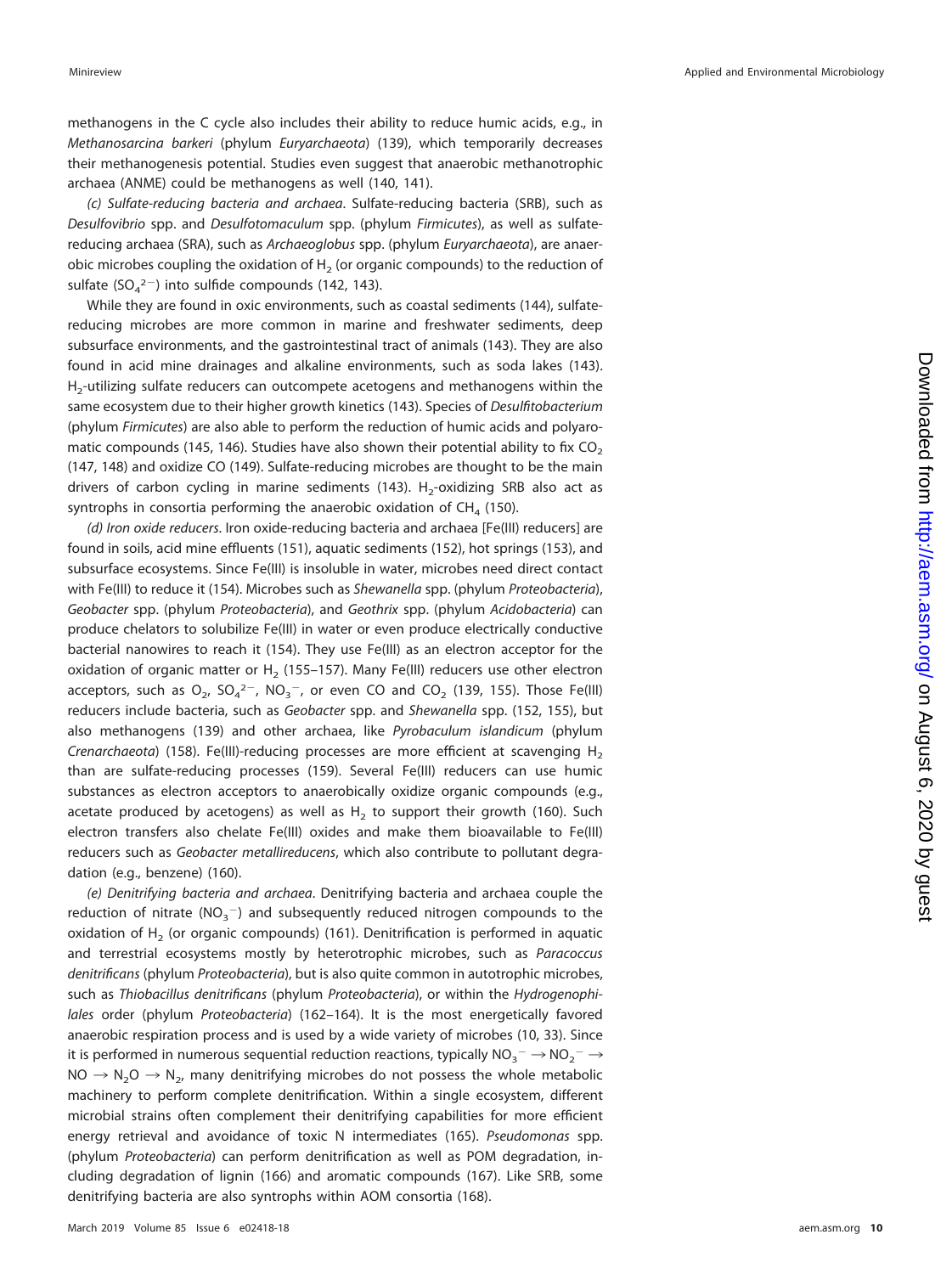(iv)  $H_2$  uptake in oxic ecosystems. In aerated soils, the oxidation of elevated H<sub>2</sub> mixing ratios is performed by Knallgas bacteria, whereas high-affinity  $H_2$ -oxidizing bacteria (HA-HOB) are able to oxidize much lower  $H_2$  mixing ratios, such as atmospheric  $H<sub>2</sub>$  (ca. 0.53 ppmv [\[42\]](#page-14-5)).

(a) Knallgas bacteria. Knallgas bacteria are aquatic and terrestrial obligate or facultative chemolithoautotrophs that use  $O<sub>2</sub>$  as a final electron acceptor to oxidize H<sub>2</sub> according to the Knallgas reaction:

$$
H_2 + O_2 \rightleftharpoons H_2O \tag{4}
$$

Model Knallgas microbes include C. necator (formerly Ralstonia eutropha), which possesses 4 [NiFe]-hydrogenases from groups 1, 2, 3, and 5 [\(28,](#page-13-25) [62,](#page-14-25) [169\)](#page-17-12), yet not all Knallgas bacteria have several hydrogenases. While C. necator possesses a group 5 [NiFe]-hydrogenase, it cannot oxidize atmospheric H<sub>2</sub> mixing ratios [\(62\)](#page-14-25) and is thus not a HA-HOB, as opposed to Mycobacterium smegmatis [\(65\)](#page-14-28). When  $H<sub>2</sub>$  concentrations are sufficiently high, C. necator fixes  $CO<sub>2</sub>$  and oxidizes H<sub>2</sub> as its sole energy source using its group 1 [NiFe]-hydrogenase [\(51\)](#page-14-14). The group 3 [NiFe]-hydrogenase is rather used to maintain redox balance within the cell by coupling  $H_2$  oxidation to NAD<sup>+</sup> reduction [\(28\)](#page-13-25). To avoid wasting energy by using group 1 and 3 hydrogenases constitutively when  $H<sub>2</sub>$  mixing ratios are low, C. necator also produces a group 2 hydrogenase acting as a sensor regulating the transcription of structural and auxiliary genes of the two other hydrogenases [\(28\)](#page-13-25). Finally, the group 5 hydrogenase generates ATP at a lower rate than the MBH (group 1) but is entirely insensitive to  $O<sub>2</sub>$  [\(62\)](#page-14-25). Other Knallgas bacteria have similar  $H<sub>2</sub>$  uptake mechanisms and encompass various phylogenetic backgrounds (e.g., Proteobacteria, Firmicutes, Cyanobacteria, Chloroflexi, and Acidobacteria). Furthermore, many  $N<sub>2</sub>$ -fixing microbes, namely, the actinorhizal plant symbionts Frankia spp. (phylum Actinobacteria) and Cyanobacteria, can oxidize H<sub>2</sub> produced through N<sub>2</sub> fixation [\(170\)](#page-17-13). Various Knallgas bacteria are also known plant growth-promoting rhizobacteria (PGPR) [\(112,](#page-15-36) [171\)](#page-17-14), while many more perform crucial C-cycling steps. Several Knallgas bacteria can break down polymeric compounds. For instance, Bacillus pseudofirmus and Bacillus thermotolerans can reduce humic acids when oxidizing Fe(III) oxides [\(172,](#page-17-15) [173\)](#page-17-16), while Burkholderia spp. (phylum Proteobacteria) can break down lignin [\(166\)](#page-17-9). Furthermore, many methanotrophs, such as Methylosinus trichosporium (phylum Proteobacteria) and Methylacidiphilum fumariolicum (phylum Verrucomicrobia), can oxidize H<sub>2</sub> and CH<sub>4</sub> under oxic conditions [\(174,](#page-17-17) [175\)](#page-17-18) and are thus also Knallgas bacteria. Various Knallgas bacteria, such as Hydrogenomonas facilis (phylum Proteobac-teria) [\(176\)](#page-17-19) and C. necator [\(177\)](#page-17-20), can also fix  $CO<sub>2</sub>$  or oxidize CO [\(178\)](#page-17-21).

(b) Atmospheric H<sub>2</sub> oxidation. The oxidation of atmospheric H<sub>2</sub> has long been considered to originate from abiotic enzymes due to the failure to isolate microbes responsible for this process at low  $H<sub>2</sub>$  partial pressure [\(179,](#page-17-22) [180\)](#page-17-23). Bacteria responsible for the oxidation of  $H_2$  at low mixing ratios have only been recently isolated [\(64\)](#page-14-27), hence their small representation in the scientific literature. Recent genomic database surveys [\(10\)](#page-13-8) have shown that most microbes possessing group 5 [NiFe]-hydrogenases are Actinomycetes, such as Streptomyces spp. and Mycobacterium spp. Only a few highaffinity  $H_2$ -oxidizing microbes have been isolated and characterized so far, including Rhodococcus equi (phylum Actinobacteria) [\(181\)](#page-17-24), various Streptomyces spp. [\(64,](#page-14-27) [68,](#page-14-31) [181\)](#page-17-24), and Mycobacterium smegmatis [\(65\)](#page-14-28). In this regard, the role of group 5 [NiFe] hydrogenases within the cell is not understood. HA-HOB are mostly found in soils, and they represent a major (70%) sink of atmospheric H<sub>2</sub> [\(182\)](#page-17-25). While atmospheric H<sub>2</sub> provides substantial amounts of energy, it is insufficient for bacterial growth [\(63\)](#page-14-26). So far, HA-HOB have been shown to use  $H_2$  as an additional energy source for enhanced growth and survival [\(67,](#page-14-30) [181\)](#page-17-24) or within a mixotrophic lifestyle called survival mixotrophy [\(68\)](#page-14-31). HA-HOB are also involved in C cycling. For instance, Rhodococcus jostii and Rhodococcus equi can degrade lignin and several other POM compounds [\(166,](#page-17-9) [183\)](#page-17-26). Streptomyces species are also known to perform the breakdown of humic acids and even coal, thus contributing to POM cycling [\(184](#page-17-27)[–](#page-17-28)[186\)](#page-17-29). Other Actinobacteria, such as Mycobacterium smegmatis, can also oxidize atmospheric CO and  $H<sub>2</sub>$  [\(187\)](#page-17-30). Candidate

Downloaded from http://aem.asm.org/ on August 6, 2020 by gues on August 6, 2020 by guest <http://aem.asm.org/> Downloaded from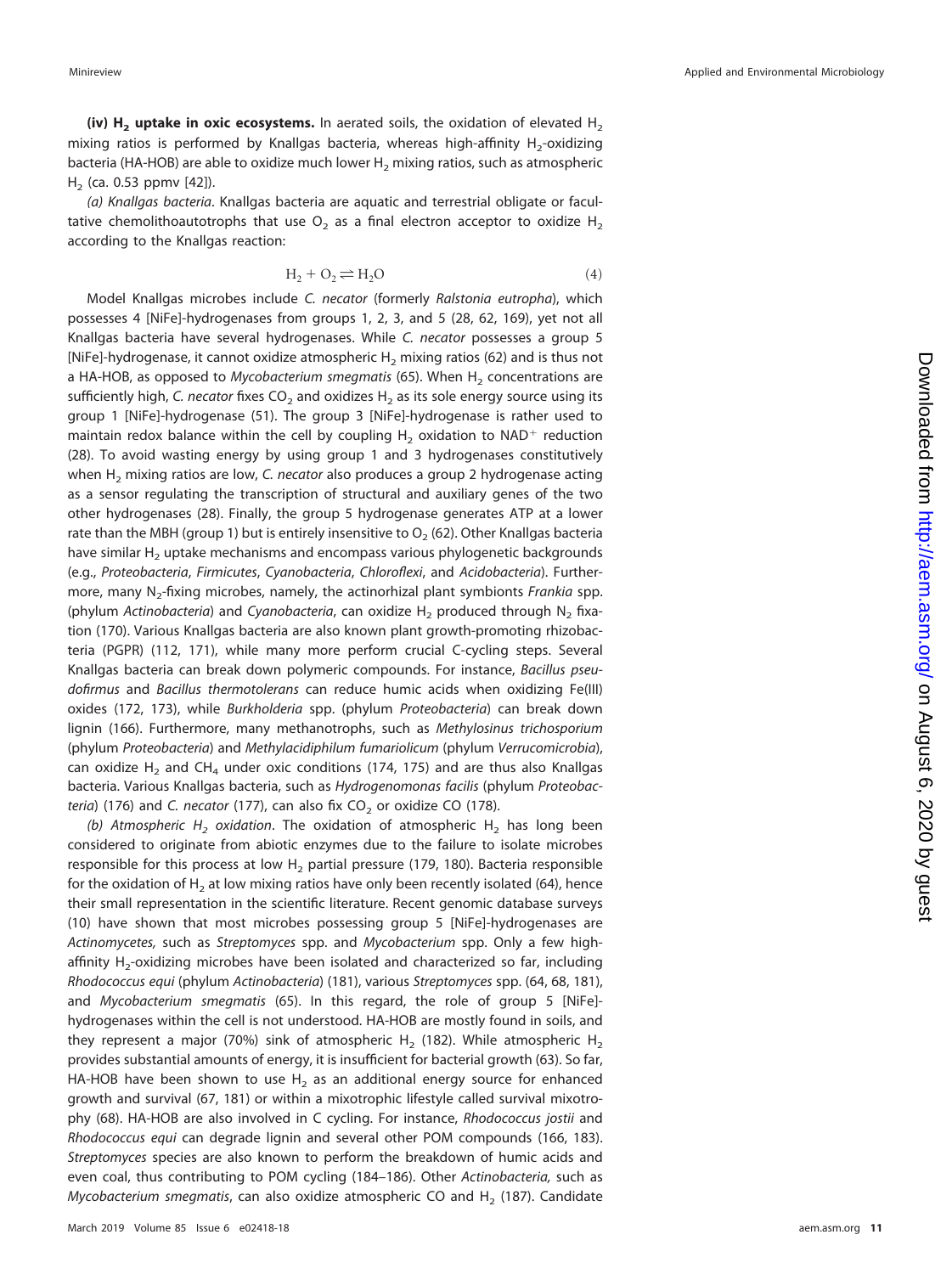

**Increasing Redox Potential**

<span id="page-11-0"></span>FIG 4 Juxtaposition of the carbon cycle and main H<sub>2</sub>-oxidizing functional groups. HOM contribute to all key steps of the C cycle. All numbers below microbial functional groups consist of reactions performed by these groups. While the oxidation of CH<sub>4</sub> can be performed in anoxic ecosystems, the anaerobic oxidation of CH<sub>4</sub> (AOM) is not performed by HOM, only by their syntrophic bacterial partners (i.e., sulfate- or nitrate-reducing bacteria). H<sub>2</sub>-utilizing processes occur in a thermodynamically favored fashion according to available substrates, where O<sub>2</sub> is used first, followed by nitrate, iron oxides, sulfate, and carbon dioxide, as shown in the gradient at the bottom of the figure. The only key C-cycling process missing in oxic ecosystems is methanogenesis, yet residual CH<sub>4</sub> diffuses from anoxic to oxic layers in various ecosystems. An exception to this is that nonhydrogenotrophic methanogens are also active in oxic layers [\(138\)](#page-16-22), thus providing CH<sub>4</sub> directly to oxic ecosystems.

taxa might also have the genetic potential to oxidize atmospheric H<sub>2</sub> and perform CO<sub>2</sub> fixation [\(188\)](#page-17-31).

### **JUXTAPOSITION OF THE H<sub>2</sub> AND C BIOGEOCHEMICAL CYCLES IN SOILS ALONG THEORETICAL O<sub>2</sub> GRADIENTS**

A wide variety of HOM can hydrolyze DOM but also take part in the breakdown of POM, including cellulose, hemicellulose, lignin, humic substances, and polycyclic aro-matic compounds [\(189\)](#page-17-32), and also catalyze the oxidoreduction of CO, CO<sub>2</sub>, and CH<sub>4</sub> [\(Fig.](#page-11-0) [4\)](#page-11-0). HOM are able to switch between different modes of nutrition, both in terms of carbon and energy sources [\(6\)](#page-13-4), which confers them great metabolic versatility when subject to various C inputs. Many of these C-cycling processes also lead to the generation of C sources usable by the broader microbial community, such as acetate. Moreover, in microenvironments rich in  $H<sub>2</sub>$ , e.g., the legume rhizosphere, termite gut, and serpentinizing systems, metabolites released by HOM might also prime the decomposition and turnover of organic matter, namely, in soils. Recent studies have shown that the exposure of soil to elevated  $H<sub>2</sub>$  concentrations representative of those found in nature (i.e., 10,000 ppmv) increased the amount of C sources used, as well as the intensity of their consumption within a defined time period [\(190,](#page-17-33) [191\)](#page-17-34). However, it is not known if HOM involved in  $H_2$  oxidation are responsible for this priming-effect-like response due to their mixotrophic growth strategy or if positive interactions between HOM and heterotrophic non-HOM led to it. With this in mind, it could be expected that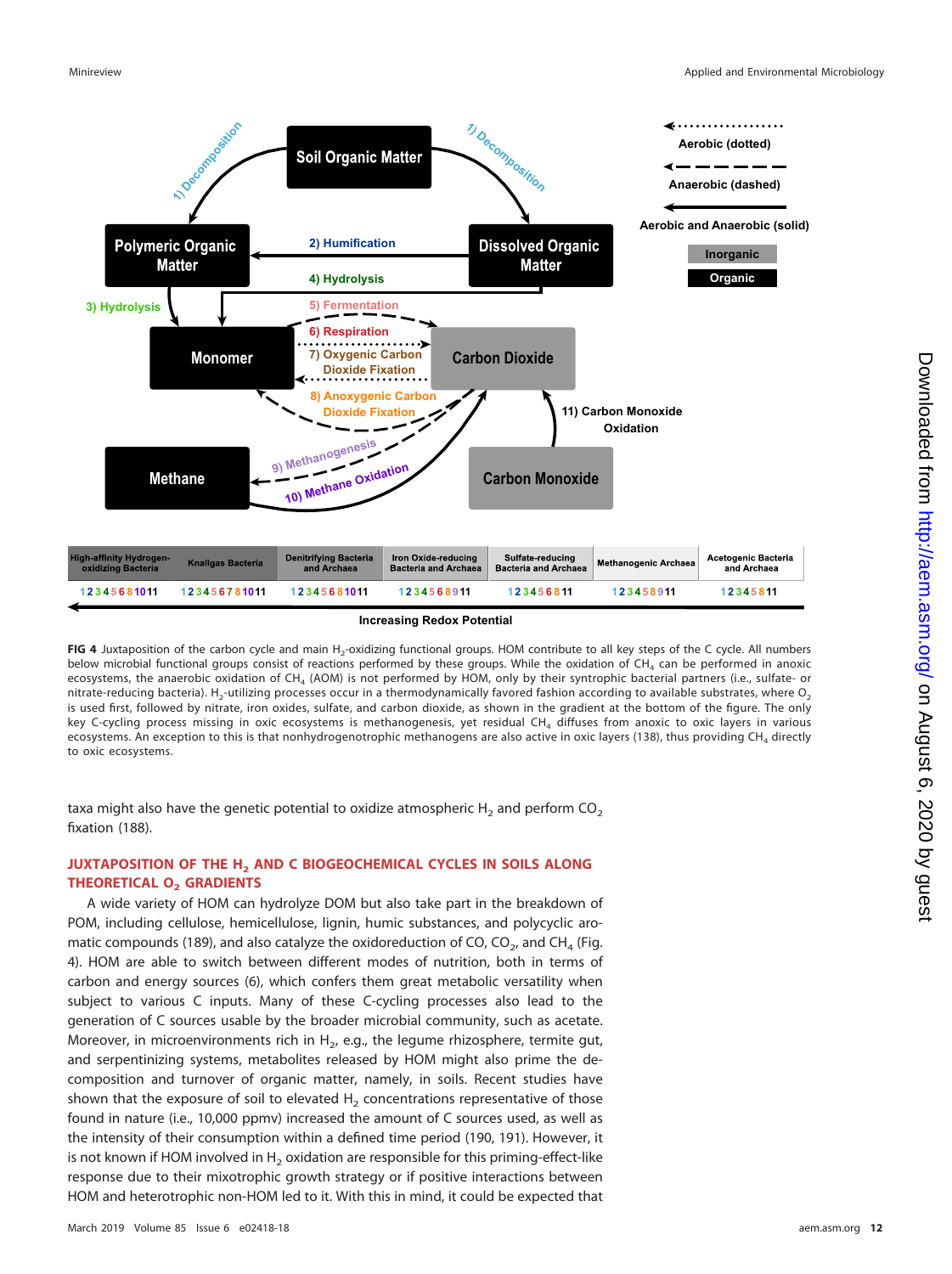other C-cycling processes performed by HOM, such as decomposition, humification, and hydrolysis, could also increase in  $H_2$ -rich ecosystems [\(Fig. 4\)](#page-11-0).

As for trace gases, a study has shown that atmospheric CO and  $H_2$  deposition velocities are positively correlated in both arable and forest soils [\(192,](#page-17-35) [193\)](#page-17-36). While the initial hypothesis was that diffusion was ultimately responsible for this response, a more recent study has shown that H<sub>2</sub>, CO, and CH<sub>4</sub> oxidation potential by microbes covaries as well. Indeed, along an increasing gradient of  $H_2$  exposure from 0.5 to 10,000 ppmv  $H_2$ , low-affinity  $H_2$  oxidation increased, net CO<sub>2</sub> production decreased, and high-affinity H<sub>2</sub>, CO, and CH<sub>4</sub> oxidation decreased [\(194\)](#page-17-37). CO<sub>2</sub> production results were not published but were measured at the same time and with the same instrument as the other trace gases [\(194\)](#page-17-37). Taken together, those studies imply that ecosystems rich in  $H_2$  could be hubs of DOM and POM cycling; HOM oxidize  $H_2$  preferentially if available at elevated mixing ratios instead of using other trace gases.

While potential activity does not guarantee that in situ measurements will show the same behavior, examples of  $H_2$ -driven C cycling exist. Two studies have shown that CO<sub>2</sub> dynamics in soil systems continuously fed with air or air supplemented with  $H_2$  change from net CO<sub>2</sub> production to net CO<sub>2</sub> fixation during H<sub>2</sub> exposure [\(195,](#page-18-7) [196\)](#page-18-8). A recent metagenomic survey has hypothesized similar outcomes in Antarctic desert soils [\(188\)](#page-17-31). Fixed  $CO<sub>2</sub>$  would increase the input of organic carbon in the system, which can then be distributed to the rest of the microbial community after cell death or production of secondary metabolites. Responsible strains in these studies have not been identified, yet several Knallgas bacteria are known to oxidize  $H<sub>2</sub>$  and fix CO<sub>2</sub>. While these hypotheses are applied to H<sub>2</sub>-oxidizing CO<sub>2</sub>-fixing microbes, it is expected that H<sub>2</sub>-oxidizing methanotrophs could also favor certain metabolic pathways in the presence of  $H<sub>2</sub>$  by decreasing CH<sub>4</sub> oxidation and thus increasing net C input by methanogens [\(Fig. 4\)](#page-11-0) [\(194\)](#page-17-37).

While HOM are involved in various C cycling processes, their relative contribution to each of them is unknown. Two different types of approaches could be used to increase our understanding of  $H<sub>2</sub>-C$  dynamics, community-level and individual-level approaches. As for community-level approaches, a good starting point would be to expose soil (i.e., microcosms, mesocosms, or even fields) to a baseline mixing ratio of  $H_2$  (e.g., 0.53 as control [\[42\]](#page-14-5)), as well as to lower and higher mixing ratios representative of natural conditions. Soil  $H_2$  exposure could be provided by synthetic gas mixtures or through the manipulation of  $N_2$ -fixing H<sub>2</sub>-producing rhizobia (with or without Hup activity as isogenic control and treatment strains, respectively) recruited by legume plants. This would enable a direct comparison between  $H_2$  availability and C turnover. As for individual-level approaches, three experiments could be performed, as follows: culturing novel HOM, single-cell sequencing of novel uncultured HOM, or analyzing metagenome-assembled genomes (MAGs) of uncultured HOM. Traditional cultivation would allow for a more direct testing of HOM C-cycling capabilities, while cultureindependent methods would give us more insight into their overall versatility. Furthermore, several H<sub>2</sub> and C-cycling processes seem to covary in soil, such as atmospheric  $CH<sub>4</sub>$  and elevated H<sub>2</sub> oxidation, yet it is not known if these processes are performed by the same microbes or simply within the same ecological niches. The three proposed individual-level methods could help solve this conundrum, all the while reducing current biases in genomic databases. For example, some taxa have more sequenced representatives and are consequently more represented in databases regardless of their involvement in the cycle (e.g., Actinomycetales and high-affinity  $H_2$  oxidation). Further work in these directions would shed light on the importance of the overlap between the C and  $H<sub>2</sub>$  cycle at the species and ecosystem level as well as provide further insights into the overall biogeochemical potential of HOM. In turn, this knowledge could be used to develop techniques that take advantage of  $H_2$  hot spots in soils, e.g., for potential increases in C turnover or for agricultural benefits, namely, in legume rhizo-sphere rich in H<sub>2</sub> [\(197\)](#page-18-9). Last, this review exemplifies the idea that HOM, as a functional group, is a reductionist concept. That is, HOM should not be reduced to their  $H_{2}$ oxidizing function; they are highly diverse, and many of them perform crucial ecosys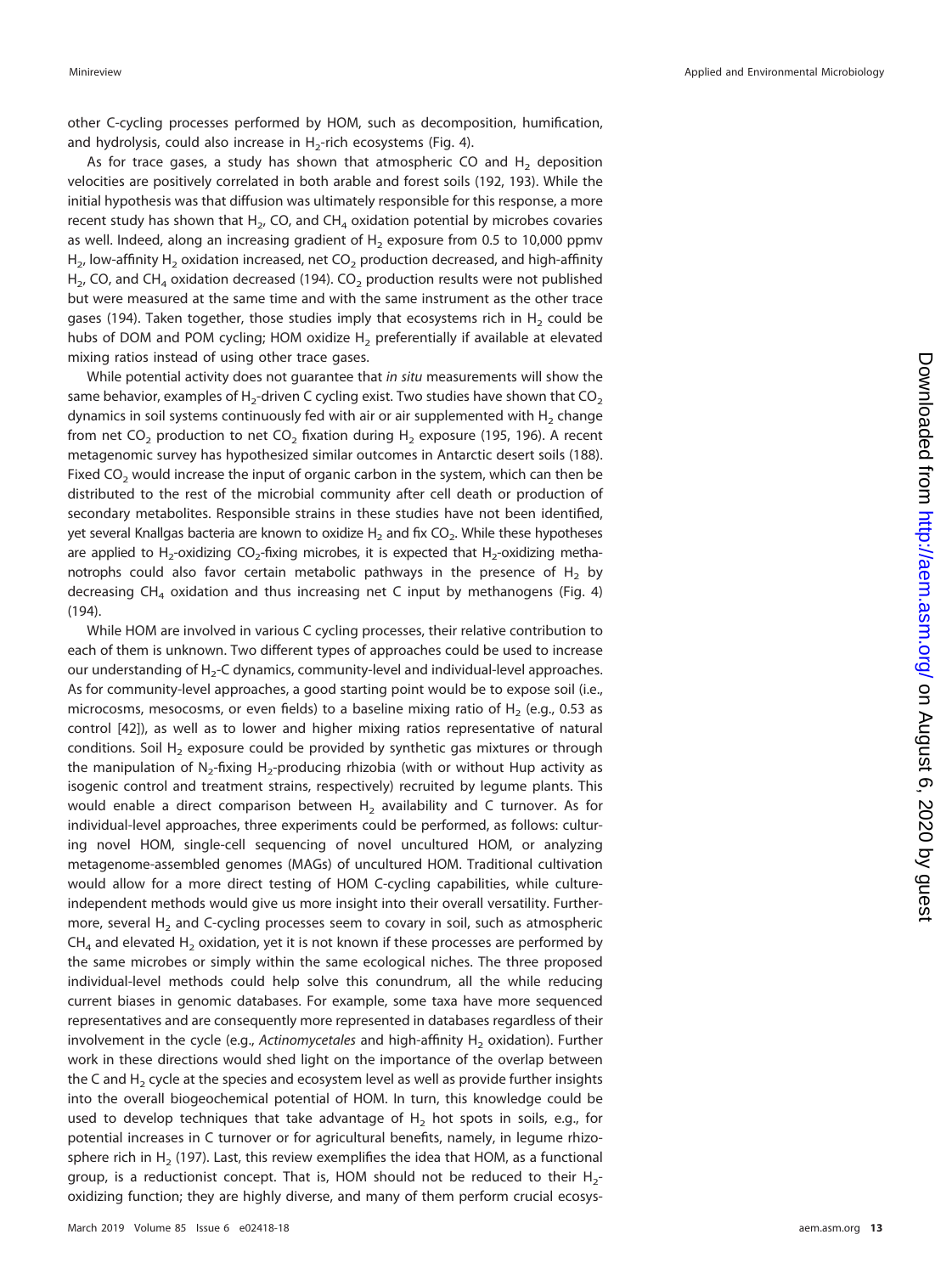tem functions that could be more important at the ecosystem level than their individual energy-retrieving potential.

#### **SUPPLEMENTAL MATERIAL**

Supplemental material for this article may be found at [https://doi.org/10.1128/AEM](https://doi.org/10.1128/AEM.02418-18) [.02418-18.](https://doi.org/10.1128/AEM.02418-18)

**SUPPLEMENTAL FILE 1**, PDF file, 0.4 MB.

#### <span id="page-13-0"></span>**REFERENCES**

- 1. Trainer MG. 2013. Atmospheric prebiotic chemistry and organic hazes. Curr Org Chem 17:1710–1723. [https://doi.org/10.2174/13852728113179990078.](https://doi.org/10.2174/13852728113179990078)
- <span id="page-13-1"></span>2. Oparin AI. 1938. The origin of life. J Chem Educ 15:399. [https://doi.org/](https://doi.org/10.1021/ed015p399.1) [10.1021/ed015p399.1.](https://doi.org/10.1021/ed015p399.1)
- 3. Tian F, Toon OB, Pavlov AA, De Sterck H. 2005. A hydrogen-rich early earth atmosphere. Science 308:1014 –1017. [https://doi.org/10.1126/](https://doi.org/10.1126/science.1106983) [science.1106983.](https://doi.org/10.1126/science.1106983)
- <span id="page-13-2"></span>4. Zahnle K, Schaefer L, Fegley B. 2010. Earth's earliest atmospheres. Cold Spring Harb Perspect Biol 2:a004895. [https://doi.org/10.1101/](https://doi.org/10.1101/cshperspect.a004895) [cshperspect.a004895.](https://doi.org/10.1101/cshperspect.a004895)
- <span id="page-13-3"></span>5. Lane N, Allen JF, Martin W. 2010. How did LUCA make a living? Chemiosmosis in the origin of life. Bioessays 32:271–280. [https://doi](https://doi.org/10.1002/bies.200900131) [.org/10.1002/bies.200900131.](https://doi.org/10.1002/bies.200900131)
- <span id="page-13-5"></span><span id="page-13-4"></span>6. Morita RY. 1999. Is  $H_2$  the universal energy source for long-term survival? Microb Ecol 38:307–320.
- 7. Wächtershäuser G. 2010. Chemoautotrophic origin of life: the iron–sulfur world hypothesis, p 1–35. In Barton LL, Mandl M, Loy A (ed), Geomicrobiology: molecular and environmental perspective. Springer Netherlands, Dordrecht, The Netherlands.
- <span id="page-13-6"></span>8. Carere CR, Hards K, Houghton KM, Power JF, McDonald B, Collet C, Gapes DJ, Sparling R, Boyd ES, Cook GM, Greening C, Stott MB. 2017. Mixotrophy drives niche expansion of verrucomicrobial methanotrophs. ISME J 11: 2599 –2610. [https://doi.org/10.1038/ismej.2017.112.](https://doi.org/10.1038/ismej.2017.112)
- <span id="page-13-7"></span>9. Wang G, Romero-Gallo J, Benoit SL, Piazuelo MB, Dominguez RL, Morgan DR, Peek RM, Maier RJ. 2016. Hydrogen metabolism in Helicobacter pylori plays a role in gastric carcinogenesis through facilitating CagA translocation. mBio 7:e01022-16. [https://doi.org/10.1128/mBio.01022-16.](https://doi.org/10.1128/mBio.01022-16)
- <span id="page-13-8"></span>10. Greening C, Biswas A, Carere CR, Jackson CJ, Taylor MC, Stott MB, Cook GM, Morales SE. 2016. Genomic and metagenomic surveys of hydrogenase distribution indicate  $H_2$  is a widely utilised energy source for microbial growth and survival. ISME J 10:761–777. [https://doi.org/10](https://doi.org/10.1038/ismej.2015.153) [.1038/ismej.2015.153.](https://doi.org/10.1038/ismej.2015.153)
- <span id="page-13-9"></span>11. Vignais PM, Billoud B. 2007. Occurrence, classification, and biological function of hydrogenases: an overview. Chem Rev 107:4206 – 4272. [https://doi.org/10.1021/cr050196r.](https://doi.org/10.1021/cr050196r)
- <span id="page-13-10"></span>12. Hoehler TM, Alperin MJ, Albert DB, Martens CS. 2001. Apparent minimum free energy requirements for methanogenic archaea and sulfatereducing bacteria in an anoxic marine sediment. FEMS Microbiol Ecol 38:33– 41. [https://doi.org/10.1111/j.1574-6941.2001.tb00879.x.](https://doi.org/10.1111/j.1574-6941.2001.tb00879.x)
- <span id="page-13-12"></span><span id="page-13-11"></span>13. Alperin MJ, Hoehler TM. 2009. Anaerobic methane oxidation by archaea/sulfate-reducing bacteria aggregates: 2. Isotopic constraints. Am J Sci 309:958 –984. [https://doi.org/10.2475/10.2009.02.](https://doi.org/10.2475/10.2009.02)
- <span id="page-13-13"></span>14. Hoehler TM, Jørgensen BB. 2013. Microbial life under extreme energy limitation. Nat Rev Microbiol 11:83. [https://doi.org/10.1038/](https://doi.org/10.1038/nrmicro2939) [nrmicro2939.](https://doi.org/10.1038/nrmicro2939)
- <span id="page-13-14"></span>15. Keilin D. 1959. The problem of anabiosis or latent life: history and current concept. Proc R Soc Lond B Biol Sci 150:149 –191.
- <span id="page-13-15"></span>16. Finkel SE. 2006. Long-term survival during stationary phase: evolution and the GASP phenotype. Nat Rev Microbiol 4:113. [https://doi.org/10](https://doi.org/10.1038/nrmicro1340) [.1038/nrmicro1340.](https://doi.org/10.1038/nrmicro1340)
- <span id="page-13-16"></span>17. Poinar HN, Hoss M, Bada JL, Paabo S. 1996. Amino acid racemization and the preservation of ancient DNA. Science 272:864 – 866.
- 18. Onstott TC, Phelps TJ, Colwell FS, Ringelberg D, White DC, Boone DR, McKinley JP, Stevens TO, Long PE, Balkwill DL, Griffin WT, Kieft T. 1998. Observations pertaining to the origin and ecology of microorganisms recovered from the deep subsurface of Taylorsville Basin, Virginia. Geomicrobiol J 15:353–385. [https://doi.org/10.1080/01490459809378088.](https://doi.org/10.1080/01490459809378088)
- <span id="page-13-17"></span>19. Meredith LK, Commane R, Keenan TF, Klosterman ST, Munger JW, Templer PH, Tang JW, Wofsy SC, Prinn RG. 2017. Ecosystem fluxes of hydrogen in a mid-latitude forest driven by soil microorganisms and

plants. Glob Change Biol 23:906 –919. [https://doi.org/10.1111/gcb](https://doi.org/10.1111/gcb.13463) [.13463.](https://doi.org/10.1111/gcb.13463)

- <span id="page-13-18"></span>20. Constant P, Hallenbeck PC. 2013. Chapter 5– hydrogenase, p 75–102. In Pandey A, Chang J-S, Hallenbeck PC, Larroche C (ed), Biohydrogen. Elsevier, Amsterdam, The Netherlands.
- <span id="page-13-19"></span>21. Armstrong FA, Albracht SPJ. 2005. [NiFe]-hydrogenases: spectroscopic and electrochemical definition of reactions and intermediates. Philos Trans A Math Phys Eng Sci 363:937–954. [https://doi.org/10.1098/rsta](https://doi.org/10.1098/rsta.2004.1528) [.2004.1528.](https://doi.org/10.1098/rsta.2004.1528)
- <span id="page-13-20"></span>22. Vignais PM. 2008. Hydrogenases and H<sup>+</sup>-reduction in primary energy conservation. Results Probl Cell Differ 45:223–252. [https://doi.org/10](https://doi.org/10.1007/400_2006_027) [.1007/400\\_2006\\_027.](https://doi.org/10.1007/400_2006_027)
- <span id="page-13-21"></span>23. Vignais PM, Billoud B, Meyer J. 2001. Classification and phylogeny of hydrogenases. FEMS Microbiol Rev 25:455–501. [https://doi.org/10](https://doi.org/10.1111/j.1574-6976.2001.tb00587.x) [.1111/j.1574-6976.2001.tb00587.x.](https://doi.org/10.1111/j.1574-6976.2001.tb00587.x)
- <span id="page-13-22"></span>24. Calteau A, Gouy M, Perriere G. 2005. Horizontal transfer of two operons coding for hydrogenases between bacteria and archaea. J Mol Evol 60:557–565. [https://doi.org/10.1007/s00239-004-0094-8.](https://doi.org/10.1007/s00239-004-0094-8)
- 25. Ludwig M, Schulz-Friedrich R, Appel J. 2006. Occurrence of hydrogenases in cyanobacteria and anoxygenic photosynthetic bacteria: implications for the phylogenetic origin of cyanobacterial and algal hydrogenases. J Mol Evol 63:758 –768. [https://doi.org/10.1007/s00239-006](https://doi.org/10.1007/s00239-006-0001-6) [-0001-6.](https://doi.org/10.1007/s00239-006-0001-6)
- <span id="page-13-23"></span>26. Hansen M, Perner M. 2016. Hydrogenase gene distribution and H<sub>2</sub> consumption ability within the Thiomicrospira lineage. Front Microbiol 7:99. [https://doi.org/10.3389/fmicb.2016.00099.](https://doi.org/10.3389/fmicb.2016.00099)
- <span id="page-13-24"></span>27. Keeling PJ. 2009. Functional and ecological impacts of horizontal gene transfer in eukaryotes. Curr Opin Genet Dev 19:613– 619. [https://doi](https://doi.org/10.1016/j.gde.2009.10.001) [.org/10.1016/j.gde.2009.10.001.](https://doi.org/10.1016/j.gde.2009.10.001)
- <span id="page-13-25"></span>28. Burgdorf T, Lenz O, Buhrke T, van der Linden E, Jones AK, Albracht SP, Friedrich B. 2005. [NiFe]-hydrogenases of Ralstonia eutropha H16: modular enzymes for oxygen-tolerant biological hydrogen oxidation. J Mol Microbiol Biotechnol 10:181–196. [https://doi.org/10.1159/000091564.](https://doi.org/10.1159/000091564)
- <span id="page-13-26"></span>29. Berney M, Greening C, Hards K, Collins D, Cook GM. 2014. Three different [NiFe]-hydrogenases confer metabolic flexibility in the obligate aerobe Mycobacterium smegmatis. Environ Microbiol 16:318 –330. [https://doi.org/10.1111/1462-2920.12320.](https://doi.org/10.1111/1462-2920.12320)
- <span id="page-13-27"></span>30. Zirngibl C, Van Dongen W, Schworer B, Von Bunau R, Richter M, Klein A, Thauer RK. 1992.  $H_2$ -forming methylenetetrahydromethanopterin dehydrogenase, a novel type of hydrogenase without iron-sulfur clusters in methanogenic archaea. Eur J Biochem 208:511–520.
- <span id="page-13-28"></span>31. Lyon EJ, Shima S, Buurman G, Chowdhuri S, Batschauer A, Steinbach K, Thauer RK. 2004. UV-A/blue-light inactivation of the 'metal-free' hydrogenase (Hmd) from methanogenic archaea. FEBS J 271:195–204. [https://doi.org/10.1046/j.1432-1033.2003.03920.x.](https://doi.org/10.1046/j.1432-1033.2003.03920.x)
- <span id="page-13-30"></span><span id="page-13-29"></span>32. Fontecilla-Camps JC, Volbeda A, Cavazza C, Nicolet Y. 2007. Structure/ function relationships of [NiFe]- and [FeFe]-hydrogenases. Chem Rev 107:4273– 4303. [https://doi.org/10.1021/cr050195z.](https://doi.org/10.1021/cr050195z)
- <span id="page-13-31"></span>33. Thauer RK, Klein AR, Hartmann GC. 1996. Reactions with molecular hydrogen in microorganisms: evidence for a purely organic hydrogenation catalyst. Chem Rev 96:3031–3042.
- <span id="page-13-32"></span>34. Vignais PM, Colbeau A. 2004. Molecular biology of microbial hydrogenases. Curr Issues Mol Biol 6:159 –188.
- <span id="page-13-33"></span>35. Thauer RK. 2011. Hydrogenases and the global  $H<sub>2</sub>$  cycle. Eur J Inorg Chem 2011:919 –921. [https://doi.org/10.1002/ejic.201001255.](https://doi.org/10.1002/ejic.201001255)
- 36. Pohorelic BK, Voordouw JK, Lojou E, Dolla A, Harder J, Voordouw G. 2002. Effects of deletion of genes encoding Fe-only hydrogenase of Desulfovibrio vulgaris Hildenborough on hydrogen and lactate metabolism. J Bacteriol 184:679 – 686. [https://doi.org/10.1128/JB.184.3.679](https://doi.org/10.1128/JB.184.3.679-686.2002) [-686.2002.](https://doi.org/10.1128/JB.184.3.679-686.2002)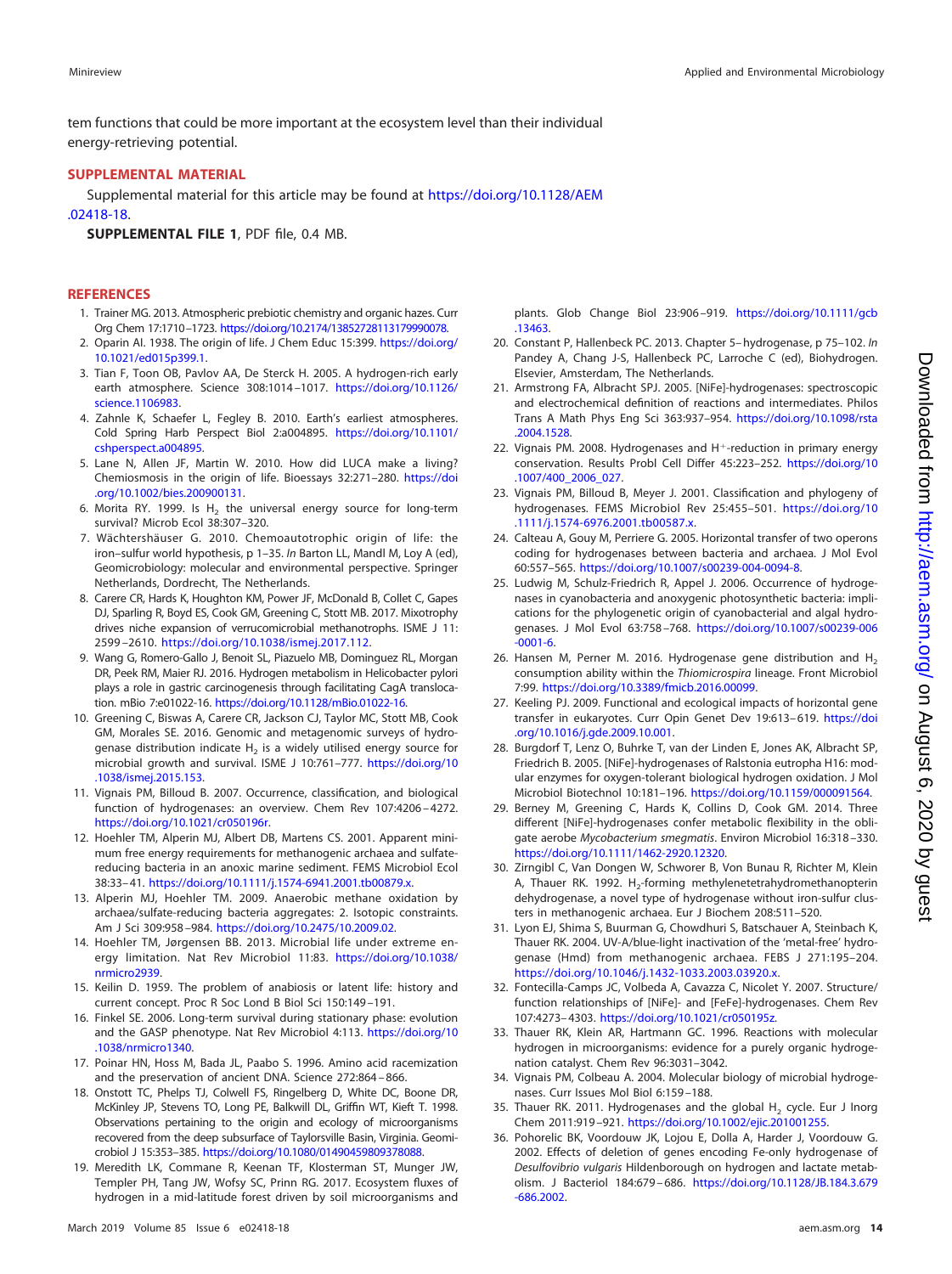- <span id="page-14-1"></span><span id="page-14-0"></span>37. Adams MW. 1990. The structure and mechanism of iron-hydrogenases. Biochim Biophys Acta 1020:115–145.
- 38. Atta M, Meyer J. 2000. Characterization of the gene encoding the [Fe]-hydrogenase from Megasphaera elsdenii. Biochim Biophys Acta 1476:368 –371. [https://doi.org/10.1016/S0167-4838\(99\)00245-9.](https://doi.org/10.1016/S0167-4838(99)00245-9)
- <span id="page-14-2"></span>39. Happe T, Mosler B, Naber JD. 1994. Induction, localization and metal content of hydrogenase in the green alga Chlamydomonas reinhardtii. Eur J Biochem 222:769 –774.
- <span id="page-14-3"></span>40. Akhmanova A, Voncken F, van Alen T, van Hoek A, Boxma B, Vogels G, Veenhuis M, Hackstein JH. 1998. A hydrogenosome with a genome. Nature 396:527–528. [https://doi.org/10.1038/25023.](https://doi.org/10.1038/25023)
- <span id="page-14-5"></span><span id="page-14-4"></span>41. Lacasse MJ, Zamble DB. 2016. [NiFe]-hydrogenase maturation. Biochemistry 55:1689 –1701. [https://doi.org/10.1021/acs.biochem.5b01328.](https://doi.org/10.1021/acs.biochem.5b01328)
- 42. Novelli PC, Lang PM, Masarie KA, Hurst DF, Myers R, Elkins JW. 1999. Molecular hydrogen in the troposphere: global distribution and budget. J Geophys Res 104:30427–30444. [https://doi.org/10.1029/](https://doi.org/10.1029/1999JD900788) [1999JD900788.](https://doi.org/10.1029/1999JD900788)
- <span id="page-14-6"></span>43. Søndergaard D, Pedersen CNS, Greening C. 2016. HydDB: a web tool for hydrogenase classification and analysis. Sci Rep 6:34212. [https://doi](https://doi.org/10.1038/srep34212) [.org/10.1038/srep34212.](https://doi.org/10.1038/srep34212)
- <span id="page-14-7"></span>44. Pandelia M-E, Lubitz W, Nitschke W. 2012. Evolution and diversification of group 1 [NiFe] hydrogenases. Is there a phylogenetic marker for O2-tolerance? Biochim Biophys Acta 1817:1565–1575. [https://doi.org/](https://doi.org/10.1016/j.bbabio.2012.04.012) [10.1016/j.bbabio.2012.04.012.](https://doi.org/10.1016/j.bbabio.2012.04.012)
- <span id="page-14-8"></span>45. Tamagnini P, Leitão E, Oliveira P, Ferreira D, Pinto F, Harris DJ, Heidorn T, Lindblad P. 2007. Cyanobacterial hydrogenases: diversity, regulation and applications. FEMS Microbiol Rev 31:692–720. [https://doi.org/10](https://doi.org/10.1111/j.1574-6976.2007.00085.x) [.1111/j.1574-6976.2007.00085.x.](https://doi.org/10.1111/j.1574-6976.2007.00085.x)
- <span id="page-14-9"></span>46. Bothe H, Schmitz O, Yates MG, Newton WE. 2010. Nitrogen fixation and hydrogen metabolism in cyanobacteria. Microbiol Mol Biol Rev 74: 529 –551. [https://doi.org/10.1128/MMBR.00033-10.](https://doi.org/10.1128/MMBR.00033-10)
- <span id="page-14-10"></span>47. Axelsson R, Lindblad P. 2002. Transcriptional regulation of Nostoc hydrogenases: effects of oxygen, hydrogen, and nickel. Appl Environ Microbiol 68:444 – 447. [https://doi.org/10.1128/AEM.68.1.444-447.2002.](https://doi.org/10.1128/AEM.68.1.444-447.2002)
- <span id="page-14-11"></span>48. Buhrke T, Lenz O, Krauss N, Friedrich B. 2005. Oxygen tolerance of the H<sub>2</sub>-sensing [NiFe] hydrogenase from Ralstonia eutropha H16 is based on limited access of oxygen to the active site. J Biol Chem 280: 23791–23796. [https://doi.org/10.1074/jbc.M503260200.](https://doi.org/10.1074/jbc.M503260200)
- <span id="page-14-12"></span>49. Lenz O, Bernhard M, Buhrke T, Schwartz E, Friedrich B. 2002. The hydrogen-sensing apparatus in Ralstonia eutropha. J Mol Microbiol Biotechnol 4:255–262.
- <span id="page-14-13"></span>50. Buhrke T, Lenz O, Porthun A, Friedrich B. 2004. The H<sub>2</sub>-sensing complex of Ralstonia eutropha: interaction between a regulatory [NiFe] hydrogenase and a histidine protein kinase. Mol Microbiol 51:1677–1689. [https://doi.org/10.1111/j.1365-2958.2003.03933.x.](https://doi.org/10.1111/j.1365-2958.2003.03933.x)
- <span id="page-14-14"></span>51. Burgdorf T, Loscher S, Liebisch P, Van der Linden E, Galander M, Lendzian F, Meyer-Klaucke W, Albracht SP, Friedrich B, Dau H, Haumann M. 2005. Structural and oxidation-state changes at its nonstandard Ni-Fe site during activation of the NAD-reducing hydrogenase from Ralstonia eutropha detected by X-ray absorption, EPR, and FTIR spectroscopy. J Am Chem Soc 127:576 –592. [https://doi.org/10.1021/](https://doi.org/10.1021/ja0461926) [ja0461926.](https://doi.org/10.1021/ja0461926)
- <span id="page-14-15"></span>52. Peters JW, Schut GJ, Boyd ES, Mulder DW, Shepard EM, Broderick JB, King PW, Adams MWW. 2015. [FeFe]- and [NiFe]-hydrogenase diversity, mechanism, and maturation. Biochim Biophys Acta 1853:1350 –1369. [https://doi.org/10.1016/j.bbamcr.2014.11.021.](https://doi.org/10.1016/j.bbamcr.2014.11.021)
- <span id="page-14-16"></span>53. Ney B, Ahmed FH, Carere CR, Biswas A, Warden AC, Morales SE, Pandey G, Watt SJ, Oakeshott JG, Taylor MC, Stott MB, Jackson CJ, Greening C. 2017. The methanogenic redox cofactor  $F_{420}$  is widely synthesized by aerobic soil bacteria. ISME J 11:125. [https://doi.org/10.1038/ismej.2016](https://doi.org/10.1038/ismej.2016.100) [.100.](https://doi.org/10.1038/ismej.2016.100)
- <span id="page-14-17"></span>54. Ma K, Schicho RN, Kelly RM, Adams MW. 1993. Hydrogenase of the hyperthermophile Pyrococcus furiosus is an elemental sulfur reductase or sulfhydrogenase: evidence for a sulfur-reducing hydrogenase ancestor. Proc Natl Acad Sci U S A 90:5341-5344.
- <span id="page-14-18"></span>55. Thauer RK, Kaster AK, Goenrich M, Schick M, Hiromoto T, Shima S. 2010. Hydrogenases from methanogenic archaea, nickel, a novel cofactor, and H<sub>2</sub> storage. Annu Rev Biochem 79:507-536. [https://doi.org/10](https://doi.org/10.1146/annurev.biochem.030508.152103) [.1146/annurev.biochem.030508.152103.](https://doi.org/10.1146/annurev.biochem.030508.152103)
- <span id="page-14-19"></span>56. Lauterbach L, Liu J, Horch M, Hummel P, Schwarze A, Haumann M, Vincent KA, Lenz O, Zebger I. 2011. The hydrogenase subcomplex of the NAD<sup>+</sup>reducing [NiFe]-hydrogenase from Ralstonia eutropha–insights into catalysis and redox interconversions. Eur J Inorg Chem 2011:1067–1079. [https://doi.org/10.1002/ejic.201001053.](https://doi.org/10.1002/ejic.201001053)
- <span id="page-14-20"></span>57. Puggioni V, Tempel S, Latifi A. 2016. Distribution of hydrogenases in cyanobacteria: a phylum-wide genomic survey. Front Genet 7:223. [https://doi.org/10.3389/fgene.2016.00223.](https://doi.org/10.3389/fgene.2016.00223)
- <span id="page-14-21"></span>58. Bonam D, Lehman L, Roberts GP, Ludden PW. 1989. Regulation of carbon monoxide dehydrogenase and hydrogenase in Rhodospirillum rubrum: effects of CO and oxygen on synthesis and activity. J Bacteriol 171:3102–3107.
- <span id="page-14-22"></span>59. Schut G, Nixon W, Lipscomb G, Scott R, Adams M. 2012. Mutational analyses of the enzymes involved in the metabolism of hydrogen by the hyperthermophilic archaeon Pyrococcus furiosus. Front Microbiol 3:163. [https://doi.org/10.3389/fmicb.2012.00163.](https://doi.org/10.3389/fmicb.2012.00163)
- <span id="page-14-23"></span>60. Welte C, Krätzer C, Deppenmeier U. 2010. Involvement of Ech hydrogenase in energy conservation of Methanosarcina mazei. FEBS J 277: 3396 –3403. [https://doi.org/10.1111/j.1742-4658.2010.07744.x.](https://doi.org/10.1111/j.1742-4658.2010.07744.x)
- <span id="page-14-24"></span>61. Schut GJ, Boyd ES, Peters JW, Adams MW. 2013. The modular respiratory complexes involved in hydrogen and sulfur metabolism by heterotrophic hyperthermophilic archaea and their evolutionary implications. FEMS Microbiol Rev 37:182–203. [https://doi.org/10.1111/j.1574](https://doi.org/10.1111/j.1574-6976.2012.00346.x) [-6976.2012.00346.x.](https://doi.org/10.1111/j.1574-6976.2012.00346.x)
- <span id="page-14-25"></span>62. Schäfer C, Friedrich B, Lenz O. 2013. Novel, oxygen-insensitive group 5 [NiFe]-hydrogenase in Ralstonia eutropha. Appl Environ Microbiol 79: 5137–5145. [https://doi.org/10.1128/AEM.01576-13.](https://doi.org/10.1128/AEM.01576-13)
- <span id="page-14-26"></span>63. Constant P, Chowdhury SP, Pratscher J, Conrad R. 2010. Streptomycetes contributing to atmospheric molecular hydrogen soil uptake are widespread and encode a putative high-affinity [NiFe]-hydrogenase. Environ Microbiol 12:821– 829. [https://doi.org/10.1111/j.1462-2920](https://doi.org/10.1111/j.1462-2920.2009.02130.x) [.2009.02130.x.](https://doi.org/10.1111/j.1462-2920.2009.02130.x)
- <span id="page-14-27"></span>64. Constant P, Poissant L, Villemur R. 2008. Isolation of Streptomyces sp. PCB7, the first microorganism demonstrating high-affinity uptake of tropospheric H<sub>2</sub>. ISME J 2:1066-1076. [https://doi.org/10.1038/ismej](https://doi.org/10.1038/ismej.2008.59) [.2008.59.](https://doi.org/10.1038/ismej.2008.59)
- <span id="page-14-28"></span>65. Greening C, Berney M, Hards K, Cook GM, Conrad R. 2014. A soil actinobacterium scavenges atmospheric  $H_2$  using two membraneassociated, oxygen-dependent [NiFe] hydrogenases. Proc Natl Acad Sci U S A 111:4257– 4261. [https://doi.org/10.1073/pnas.1320586111.](https://doi.org/10.1073/pnas.1320586111)
- <span id="page-14-29"></span>66. Constant P, Chowdhury SP, Hesse L, Pratscher J, Conrad R. 2011. Genome data mining and soil survey for the novel group 5 [NiFe] hydrogenase to explore the diversity and ecological importance of presumptive high-affinity  $H_2$ -oxidizing bacteria. Appl Environ Microbiol 77:6027– 6035. [https://doi.org/10.1128/AEM.00673-11.](https://doi.org/10.1128/AEM.00673-11)
- <span id="page-14-30"></span>67. Greening C, Villas-Boas SG, Robson JR, Berney M, Cook GM. 2014. The growth and survival of Mycobacterium smegmatis is enhanced by cometabolism of atmospheric H<sub>2</sub>. PLoS One 9:e103034. [https://doi.org/](https://doi.org/10.1371/journal.pone.0103034) [10.1371/journal.pone.0103034.](https://doi.org/10.1371/journal.pone.0103034)
- <span id="page-14-31"></span>68. Liot Q, Constant P. 2016. Breathing air to save energy–new insights into the ecophysiological role of high-affinity [NiFe]-hydrogenase in Streptomyces avermitilis. Microbiologyopen 5:47–59. [https://doi.org/10](https://doi.org/10.1002/mbo3.310) [.1002/mbo3.310.](https://doi.org/10.1002/mbo3.310)
- <span id="page-14-32"></span>69. Schwartz E, Henne A, Cramm R, Eitinger T, Friedrich B, Gottschalk G. 2003. Complete nucleotide sequence of pHG1: a Ralstonia eutropha H16 megaplasmid encoding key enzymes of  $H_2$ -based lithoautotrophy and anaerobiosis. J Mol Biol 332:369 –383. [https://doi.org/10.1016/](https://doi.org/10.1016/S0022-2836(03)00894-5) [S0022-2836\(03\)00894-5.](https://doi.org/10.1016/S0022-2836(03)00894-5)
- <span id="page-14-33"></span>70. Schäfer C, Bommer M, Hennig SE, Jeoung J-H, Dobbek H, Lenz O. 2016. Structure of an actinobacterial-type [NiFe]-hydrogenase reveals insight into O<sub>2</sub>-tolerant H<sub>2</sub> oxidation. Structure 24:285-292. [https://doi.org/10](https://doi.org/10.1016/j.str.2015.11.010) [.1016/j.str.2015.11.010.](https://doi.org/10.1016/j.str.2015.11.010)
- <span id="page-14-34"></span>71. Piché-Choquette S, Khdhiri M, Constant P. 2017. Survey of high-affinity H<sub>2</sub>-oxidizing bacteria in soil reveals their vast diversity yet underrepresentation in genomic databases. Microb Ecol 74:771–775. [https://doi](https://doi.org/10.1007/s00248-017-1011-1) [.org/10.1007/s00248-017-1011-1.](https://doi.org/10.1007/s00248-017-1011-1)
- <span id="page-14-36"></span><span id="page-14-35"></span>72. Gaffron H, Rubin J. 1942. Fermentative and photochemical production of hydrogen in algae. J Gen Physiol 26:219 –240.
- 73. Yagi T, Yamashita K, Okada N, Isono T, Momose D, Mineki S, Tokunaga E. 2016. Hydrogen photoproduction in green algae Chlamydomonas reinhardtii sustainable over 2 weeks with the original cell culture without supply of fresh cells nor exchange of the whole culture medium. J Plant Res 129:771–779. [https://doi.org/10.1007/s10265-016-0825-0.](https://doi.org/10.1007/s10265-016-0825-0)
- <span id="page-14-37"></span>74. Tsygankov AA, Fedorov AS, Laurinavichene TV, Gogotov IN, Rao KK, Hall DO. 1998. Actual and potential rates of hydrogen photoproduction by continuous culture of the purple non-sulphur bacterium Rhodobacter capsulatus. Appl Microbiol Biotechnol 49:102–107. [https://doi.org/10](https://doi.org/10.1007/s002530051144) [.1007/s002530051144.](https://doi.org/10.1007/s002530051144)
- <span id="page-14-38"></span>75. Oh Y-K, Seol E-H, Kim M-S, Park S. 2004. Photoproduction of hydrogen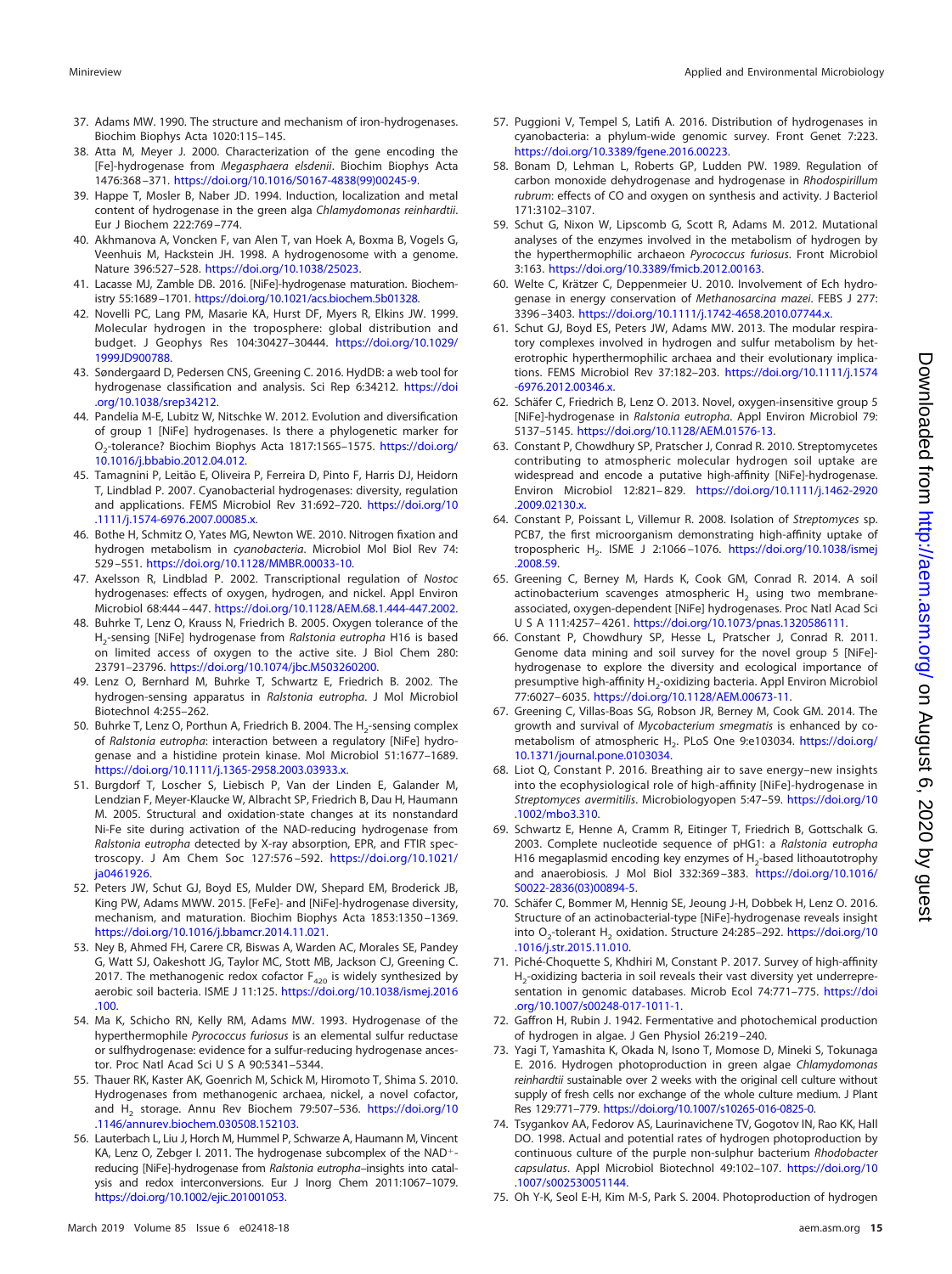from acetate by a chemoheterotrophic bacterium Rhodopseudomonas palustris P4. Int J Hydrogen Energy 29:1115-1121. [https://doi.org/10](https://doi.org/10.1016/j.ijhydene.2003.11.008) [.1016/j.ijhydene.2003.11.008.](https://doi.org/10.1016/j.ijhydene.2003.11.008)

- <span id="page-15-0"></span>76. Ghirardi ML, Zhang L, Lee JW, Flynn T, Seibert M, Greenbaum E, Melis A. 2000. Microalgae: a green source of renewable H<sub>2</sub>. Trends Biotechnol 18:506 –511. [https://doi.org/10.1016/S0167-7799\(00\)01511-0.](https://doi.org/10.1016/S0167-7799(00)01511-0)
- <span id="page-15-2"></span><span id="page-15-1"></span>77. Benemann JR. 2000. Hydrogen production by microalgae. J Appl Phycol 12:291–300. [https://doi.org/10.1023/A:1008175112704.](https://doi.org/10.1023/A:1008175112704)
- 78. Bourke MF, Marriott PJ, Glud RN, Hasler-Sheetal H, Kamalanathan M, Beardall J, Greening C, Cook PLM. 2017. Metabolism in anoxic permeable sediments is dominated by eukaryotic dark fermentation. Nat Geosci 10:30 –35. [https://doi.org/10.1038/ngeo2843.](https://doi.org/10.1038/ngeo2843)
- <span id="page-15-3"></span>79. Zhang H, Bruns MA, Logan BE. 2006. Biological hydrogen production by Clostridium acetobutylicum in an unsaturated flow reactor. Water Res 40:728 –734. [https://doi.org/10.1016/j.watres.2005.11.041.](https://doi.org/10.1016/j.watres.2005.11.041)
- <span id="page-15-4"></span>80. Redwood MD, Paterson-Beedle M, Macaskie LE. 2009. Integrating dark and light bio-hydrogen production strategies: towards the hydrogen economy. Rev Environ Sci Biotechnol 8:149. [https://doi.org/10.1007/](https://doi.org/10.1007/s11157-008-9144-9) [s11157-008-9144-9.](https://doi.org/10.1007/s11157-008-9144-9)
- <span id="page-15-5"></span>81. Calusinska M, Happe T, Joris B, Wilmotte A. 2010. The surprising diversity of clostridial hydrogenases: a comparative genomic perspective. Microbiology 156:1575–1588. [https://doi.org/10.1099/mic.0.032771-0.](https://doi.org/10.1099/mic.0.032771-0)
- <span id="page-15-6"></span>82. Schut GJ, Adams MW. 2009. The iron-hydrogenase of Thermotoga maritima utilizes ferredoxin and NADH synergistically: a new perspective on anaerobic hydrogen production. J Bacteriol 191:4451– 4457. [https://doi.org/10.1128/JB.01582-08.](https://doi.org/10.1128/JB.01582-08)
- <span id="page-15-7"></span>83. Khanna N, Das D. 2013. Biohydrogen production by dark fermentation. Wiley Interdiscip Rev Energy Environ 2:401– 421. [https://doi.org/10](https://doi.org/10.1002/wene.15) [.1002/wene.15.](https://doi.org/10.1002/wene.15)
- <span id="page-15-8"></span>84. Dong X, Greening C, Brüls T, Conrad R, Guo K, Blaskowski S, Kaschani F, Kaiser M, Laban NA, Meckenstock RU. 2018. Fermentative Spirochaetes mediate necromass recycling in anoxic hydrocarbon-contaminated habitats. ISME J 12:2039 –2050. [https://doi.org/10.1038/s41396-018](https://doi.org/10.1038/s41396-018-0148-3) [-0148-3.](https://doi.org/10.1038/s41396-018-0148-3)
- <span id="page-15-9"></span>85. Mei N, Postec A, Monnin C, Pelletier B, Payri CE, Ménez B, Frouin E, Ollivier B, Erauso G, Quéméneur M. 2016. Metagenomic and PCR-based diversity surveys of [FeFe]-hydrogenases combined with isolation of alkaliphilic hydrogen-producing bacteria from the serpentinite-hosted Prony Hydrothermal Field, New Caledonia. Front Microbiol 7:1301. [https://doi.org/10.3389/fmicb.2016.01301.](https://doi.org/10.3389/fmicb.2016.01301)
- <span id="page-15-10"></span>86. Boyd ES, Hamilton TL, Swanson KD, Howells AE, Baxter BK, Meuser JE, Posewitz MC, Peters JW. 2014. [FeFe]-hydrogenase abundance and diversity along a vertical redox gradient in Great Salt Lake, USA. Int J Mol Sci 15:21947–21966. [https://doi.org/10.3390/ijms151221947.](https://doi.org/10.3390/ijms151221947)
- <span id="page-15-11"></span>87. Baba R, Kimura M, Asakawa S, Watanabe T. 2014. Analysis of [FeFe] hydrogenase genes for the elucidation of a hydrogen-producing bacterial community in paddy field soil. FEMS Microbiol Lett 350:249 –256. [https://doi.org/10.1111/1574-6968.12335.](https://doi.org/10.1111/1574-6968.12335)
- <span id="page-15-12"></span>88. Baba R, Asakawa S, Watanabe T. 2016. H<sub>2</sub>-producing bacterial community during rice straw decomposition in paddy field soil: estimation by an analysis of [FeFe]-hydrogenase gene transcripts. Microbes Environ 31:226 –233. [https://doi.org/10.1264/jsme2.ME16036.](https://doi.org/10.1264/jsme2.ME16036)
- <span id="page-15-13"></span>89. Schmidt O, Drake HL, Horn MA. 2010. Hitherto unknown [FeFe] hydrogenase gene diversity in anaerobes and anoxic enrichments from a moderately acidic fen. Appl Environ Microbiol 76:2027–2031. [https://](https://doi.org/10.1128/AEM.02895-09) [doi.org/10.1128/AEM.02895-09.](https://doi.org/10.1128/AEM.02895-09)
- <span id="page-15-15"></span><span id="page-15-14"></span>90. Leigh JA. 2000. Nitrogen fixation in methanogens: the archaeal perspective. Curr Issues Mol Biol 2:125–131.
- 91. Orr CH, James A, Leifert C, Cooper JM, Cummings SP. 2011. Diversity and activity of free-living nitrogen-fixing bacteria and total bacteria in organic and conventionally managed soils. Appl Environ Microbiol 77:911–919. [https://doi.org/10.1128/AEM.01250-10.](https://doi.org/10.1128/AEM.01250-10)
- <span id="page-15-16"></span>92. Fowler D, Coyle M, Skiba U, Sutton MA, Cape JN, Reis S, Sheppard LJ, Jenkins A, Grizzetti B, Galloway JN, Vitousek P, Leach A, Bouwman AF, Butterbach-Bahl K, Dentener F, Stevenson D, Amann M, Voss M. 2013. The global nitrogen cycle in the twenty-first century. Philos Trans R Soc Lond B Biol Sci 368:20130165. [https://doi.org/10.1098/rstb.2013.0164.](https://doi.org/10.1098/rstb.2013.0164)
- <span id="page-15-17"></span>93. Jayakumar A, Chang BX, Widner B, Bernhardt P, Mulholland MR, Ward BB. 2017. Biological nitrogen fixation in the oxygen-minimum region of the eastern tropical North Pacific ocean. ISME J 11:2356. [https://doi](https://doi.org/10.1038/ismej.2017.97) [.org/10.1038/ismej.2017.97.](https://doi.org/10.1038/ismej.2017.97)
- <span id="page-15-18"></span>94. Voss M, Bange HW, Dippner JW, Middelburg JJ, Montoya JP, Ward B. 2013. The marine nitrogen cycle: recent discoveries, uncertainties and

the potential relevance of climate change. Philos Trans R Soc Lond B Biol Sci 368:20130121. [https://doi.org/10.1098/rstb.2013.0121.](https://doi.org/10.1098/rstb.2013.0121)

- <span id="page-15-19"></span>95. Vitousek PM, Menge DNL, Reed SC, Cleveland CC. 2013. Biological nitrogen fixation: rates, patterns and ecological controls in terrestrial ecosystems. Philos Trans R Soc Lond B Biol Sci 368:20130119. [https://](https://doi.org/10.1098/rstb.2013.0119) [doi.org/10.1098/rstb.2013.0119.](https://doi.org/10.1098/rstb.2013.0119)
- <span id="page-15-20"></span>96. Hunt S, Gaito S, Layzell D. 1988. Model of gas exchange and diffusion in legume nodules. II: Characterisation of the diffusion barrier and estimation of the concentrations of  $CO<sub>2</sub>$ , H<sub>2</sub> and N<sub>2</sub> in the infected cells. Planta 173:128 –141. [https://doi.org/10.1007/BF00394497.](https://doi.org/10.1007/BF00394497)
- <span id="page-15-21"></span>97. Postgate JR. 1982. Biology nitrogen fixation: fundamentals. Philos Trans R Soc Lond B Biol Sci 296:375–385. [https://doi.org/10.1098/rstb.1982](https://doi.org/10.1098/rstb.1982.0013) [.0013.](https://doi.org/10.1098/rstb.1982.0013)
- <span id="page-15-23"></span><span id="page-15-22"></span>98. Burris RH. 1991. Nitrogenases. J Biol Chem 266:9339 –9342.
- 99. Mylona P, Pawlowski K, Bisseling T. 1995. Symbiotic nitrogen fixation. Plant Cell 7:869 – 885. [https://doi.org/10.1105/tpc.7.7.869.](https://doi.org/10.1105/tpc.7.7.869)
- <span id="page-15-24"></span>100. Berman-Frank I, Lundgren P, Chen Y-B, Küpper H, Kolber Z, Bergman B, Falkowski P. 2001. Segregation of nitrogen fixation and oxygenic photosynthesis in the marine cyanobacterium Trichodesmium. Science 294: 1534 –1537. [https://doi.org/10.1126/science.1064082.](https://doi.org/10.1126/science.1064082)
- <span id="page-15-25"></span>101. Brewin NJ. 1991. Development of the legume root nodule. Annu Rev Cell Biol 7:191–226. [https://doi.org/10.1146/annurev.cb.07.110191](https://doi.org/10.1146/annurev.cb.07.110191.001203) [.001203.](https://doi.org/10.1146/annurev.cb.07.110191.001203)
- <span id="page-15-26"></span>102. Stal LJ, Krumbein WE. 1987. Temporal separation of nitrogen fixation and photosynthesis in the filamentous, non-heterocystous cyanobacterium Oscillatoria sp. Arch Microbiol 149:76 – 80. [https://doi.org/10](https://doi.org/10.1007/BF00423140) [.1007/BF00423140.](https://doi.org/10.1007/BF00423140)
- <span id="page-15-27"></span>103. Poole RK, Hill S. 1997. Respiratory protection of nitrogenase activity in Azotobacter vinelandii—roles of the terminal oxidases. Biosci Rep 17: 303–317.
- <span id="page-15-28"></span>104. Hunt S, Layzell DB. 1993. Gas exchange of legume nodules and the regulation of nitrogenase activity. Annu Rev Plant Physiol Plant Mol Biol 44:483–511. [https://doi.org/10.1146/annurev.pp.44.060193.002411.](https://doi.org/10.1146/annurev.pp.44.060193.002411)
- <span id="page-15-29"></span>105. Witty JF. 1991. Microelectrode measurements of hydrogen concentrations and gradients in legume nodules. J Exp Bot 42:765–771. [https://](https://doi.org/10.1093/jxb/42.6.765) [doi.org/10.1093/jxb/42.6.765.](https://doi.org/10.1093/jxb/42.6.765)
- <span id="page-15-30"></span>106. Witty JF, Minchin FR. 1998. Hydrogen measurements provide direct evidence for a variable physical barrier to gas diffusion in legume nodules. J Exp Bot 49:1015–1020. [https://doi.org/10.1093/jxb/49.323](https://doi.org/10.1093/jxb/49.323.1015) [.1015.](https://doi.org/10.1093/jxb/49.323.1015)
- <span id="page-15-32"></span><span id="page-15-31"></span>107. Dixon ROD. 1972. Hydrogenase in legume root nodule bacteroids: occurrence and properties. Arch Mikrobiol 85:193–201.
- 108. Mus F, Crook MB, Garcia K, Garcia Costas A, Geddes BA, Kouri ED, Paramasivan P, Ryu M-H, Oldroyd GED, Poole PS, Udvardi MK, Voigt CA, Ané J-M, Peters JW. 2016. Symbiotic nitrogen fixation and the challenges to its extension to non-legumes. Appl Environ Microbiol 82: 3698 –3710. [https://doi.org/10.1128/AEM.01055-16.](https://doi.org/10.1128/AEM.01055-16)
- <span id="page-15-33"></span>109. Steenhoudt O, Vanderleyden J. 2000. Azospirillum, a free-living nitrogenfixing bacterium closely associated with grasses: genetic, biochemical and ecological aspects. FEMS Microbiol Rev 24:487–506. [https://doi.org/10](https://doi.org/10.1111/j.1574-6976.2000.tb00552.x) [.1111/j.1574-6976.2000.tb00552.x.](https://doi.org/10.1111/j.1574-6976.2000.tb00552.x)
- <span id="page-15-35"></span><span id="page-15-34"></span>110. Tschapek M, Giambiagi N. 1955. Nitrogen fixation of Azotobacter in soil —its inhibition by oxygen. Arch Mikrobiol 21:376 –390.
- 111. Uratsu SL, Keyser HH, Weber DF, Lim ST. 1982. Hydrogen uptake (Hup) activity of Rhizobium japonicum from major United-States soybean production areas. Crop Sci 22:600 –602. [https://doi.org/10.2135/cropsci1982](https://doi.org/10.2135/cropsci1982.0011183X002200030040x) [.0011183X002200030040x.](https://doi.org/10.2135/cropsci1982.0011183X002200030040x)
- <span id="page-15-36"></span>112. Maimaiti J, Zhang Y, Yang J, Cen Y-P, Layzell DB, Peoples M, Dong Z. 2007. Isolation and characterization of hydrogen-oxidizing bacteria induced following exposure of soil to hydrogen gas and their impact on plant growth. Environ Microbiol 9:435– 444. [https://doi.org/10.1111/](https://doi.org/10.1111/j.1462-2920.2006.01155.x) [j.1462-2920.2006.01155.x.](https://doi.org/10.1111/j.1462-2920.2006.01155.x)
- <span id="page-15-38"></span><span id="page-15-37"></span>113. Dong Z, Wu L, Kettlewell B, Caldwell CD, Layzell DB. 2003. Hydrogen fertilization of soils–is this a benefit of legumes in rotation? Plant Cell Environ 26:1875–1879. [https://doi.org/10.1046/j.1365-3040.2003.01103.x.](https://doi.org/10.1046/j.1365-3040.2003.01103.x)
- 114. He Y, Li M, Perumal V, Feng X, Fang J, Xie J, Sievert SM, Wang F. 2016. Genomic and enzymatic evidence for acetogenesis among multiple lineages of the archaeal phylum Bathyarchaeota widespread in marine sediments. Nat Microbiol 1:16035. [https://doi.org/10.1038/nmicrobiol](https://doi.org/10.1038/nmicrobiol.2016.35) [.2016.35.](https://doi.org/10.1038/nmicrobiol.2016.35)
- <span id="page-15-39"></span>115. Rosencrantz D, Rainey FA, Janssen PH. 1999. Culturable populations of Sporomusa spp. and Desulfovibrio spp. in the anoxic bulk soil of flooded rice microcosms. Appl Environ Microbiol 65:3526 –3533.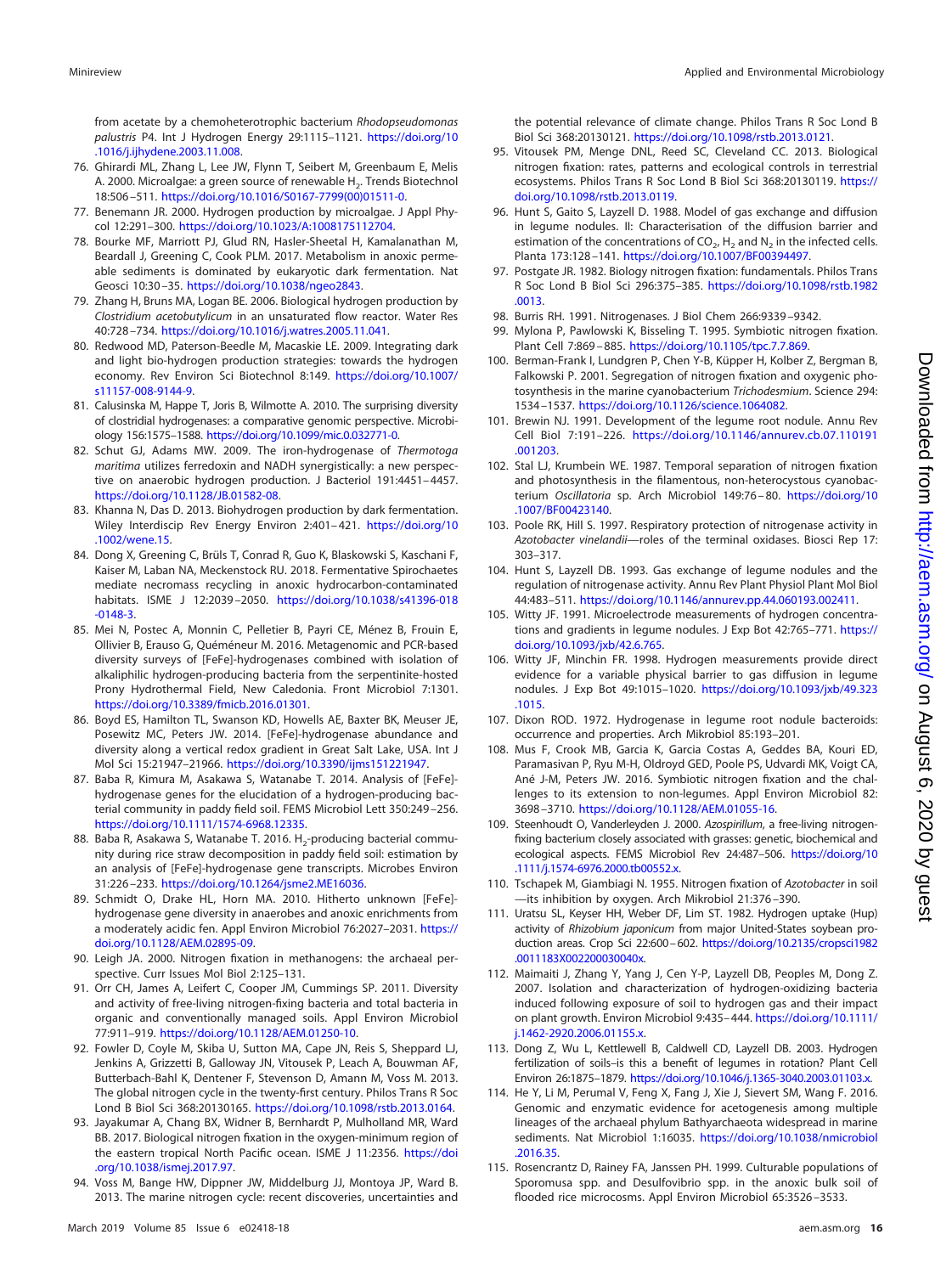- <span id="page-16-1"></span><span id="page-16-0"></span>116. Breznak JA. 1994. Acetogenesis from carbon dioxide in termite guts, p 303–330. In Drake HL (ed), Acetogenesis. Springer US, Boston, MA.
- 117. Rey FE, Faith JJ, Bain J, Muehlbauer MJ, Stevens RD, Newgard CB, Gordon JI. 2010. Dissecting the in vivo metabolic potential of two human gut acetogens. J Biol Chem 285:22082–22090. [https://doi.org/](https://doi.org/10.1074/jbc.M110.117713) [10.1074/jbc.M110.117713.](https://doi.org/10.1074/jbc.M110.117713)
- <span id="page-16-2"></span>118. Liu S, Suflita JM. 1993.  $H_2$ -CO<sub>2</sub>-dependent anaerobic O-demethylation activity in subsurface sediments and by an isolated bacterium. Appl Environ Microbiol 59:1325–1331.
- <span id="page-16-4"></span><span id="page-16-3"></span>119. Ollivier B, Caumette P, Garcia JL, Mah RA. 1994. Anaerobic bacteria from hypersaline environments. Microbiol Rev 58:27–38.
- 120. Peters V, Conrad R. 1995. Methanogenic and other strictly anaerobic bacteria in desert soil and other oxic soils. Appl Environ Microbiol 61:1673–1676.
- <span id="page-16-5"></span>121. Karnholz A, Küsel K, Gössner A, Schramm A, Drake HL. 2002. Tolerance and metabolic response of acetogenic bacteria toward oxygen. Appl Environ Microbiol 68:1005–1009. [https://doi.org/10.1128/AEM.68.2](https://doi.org/10.1128/AEM.68.2.1005-1009.2002) [.1005-1009.2002.](https://doi.org/10.1128/AEM.68.2.1005-1009.2002)
- <span id="page-16-6"></span>122. Küsel K, Karnholz A, Trinkwalter T, Devereux R, Acker G, Drake HL. 2001. Physiological ecology of Clostridium glycolicum RD-1, an aerotolerant acetogen isolated from sea grass roots. Appl Environ Microbiol 67: 4734 – 4741. [https://doi.org/10.1128/AEM.67.10.4734-4741.2001.](https://doi.org/10.1128/AEM.67.10.4734-4741.2001)
- <span id="page-16-7"></span>123. Ragsdale SW, Pierce E. 2008. Acetogenesis and the Wood–Ljungdahl pathway of  $CO<sub>2</sub>$  fixation. Biochim Biophys Acta 1784:1873-1898. [https://doi.org/10.1016/j.bbapap.2008.08.012.](https://doi.org/10.1016/j.bbapap.2008.08.012)
- <span id="page-16-8"></span>124. Fischer F, Lieske R, Winzer K. 1932. Biologische Gasreaktionen. II. Über die Bildung von Essigsäure bei der biologischen Umsetzung von Kohlenoxyd und Kohlensäure mit Wasserstoff zu Methan. Biochem Z 245:  $2 - 12$ .
- <span id="page-16-9"></span>125. le Van TD, Robinson JA, Ralph J, Greening RC, Smolenski WJ, Leedle JAZ, Schaefer DM. 1998. Assessment of reductive acetogenesis with indigenous ruminal bacterium populations and Acetitomaculum ruminis. Appl Environ Microbiol 64:3429 –3436.
- <span id="page-16-11"></span><span id="page-16-10"></span>126. Schink B. 1997. Energetics of syntrophic cooperation in methanogenic degradation. Microbiol Mol Biol Rev 61:262–280.
- 127. Pester M, Brune A. 2007. Hydrogen is the central free intermediate during lignocellulose degradation by termite gut symbionts. ISME J 1:551–565. [https://doi.org/10.1038/ismej.2007.62.](https://doi.org/10.1038/ismej.2007.62)
- <span id="page-16-12"></span>128. Liou JS-C, Balkwill DL, Drake GR, Tanner RS. 2005. Clostridium carboxidivorans sp. nov., a solvent-producing clostridium isolated from an agricultural settling lagoon, and reclassification of the acetogen Clostridium scatologenes strain SL1 as Clostridium drakei sp. nov. Int J Syst Evol Microbiol 55:2085–2091. [https://doi.org/10.1099/ijs.0.63482-0.](https://doi.org/10.1099/ijs.0.63482-0)
- <span id="page-16-13"></span>129. Küsel K, Dorsch T, Acker G, Stackebrandt E, Drake HL. 2000. Clostridium scatologenes strain SL1 isolated as an acetogenic bacterium from acidic sediments. Int J Syst Evol Microbiol 50:537–546. [https://doi.org/10](https://doi.org/10.1099/00207713-50-2-537) [.1099/00207713-50-2-537.](https://doi.org/10.1099/00207713-50-2-537)
- <span id="page-16-15"></span><span id="page-16-14"></span>130. Koeck DE, Pechtl A, Zverlov VV, Schwarz WH. 2014. Genomics of cellulolytic bacteria. Curr Opin Biotechnol 29:171–183. [https://doi.org/](https://doi.org/10.1016/j.copbio.2014.07.002) [10.1016/j.copbio.2014.07.002.](https://doi.org/10.1016/j.copbio.2014.07.002)
- 131. Ueno A, Shimizu S, Tamamura S, Okuyama H, Naganuma T, Kaneko K. 2016. Anaerobic decomposition of humic substances by Clostridium from the deep subsurface. Sci Rep 6:18990. [https://doi.org/10.1038/](https://doi.org/10.1038/srep18990) [srep18990.](https://doi.org/10.1038/srep18990)
- <span id="page-16-17"></span><span id="page-16-16"></span>132. Conrad R. 2009. The global methane cycle: recent advances in understanding the microbial processes involved. Environ Microbiol Rep 1:285–292. [https://doi.org/10.1111/j.1758-2229.2009.00038.x.](https://doi.org/10.1111/j.1758-2229.2009.00038.x)
- <span id="page-16-18"></span>133. Thauer RK. 1998. Biochemistry of methanogenesis: a tribute to Marjory Stephenson:1998 Marjory Stephenson Prize Lecture. Microbiology 144: 2377–2406. [https://doi.org/10.1099/00221287-144-9-2377.](https://doi.org/10.1099/00221287-144-9-2377)
- <span id="page-16-19"></span>134. Stephenson M, Stickland LH. 1933. Hydrogenase: the bacterial formation of methane by the reduction of one-carbon compounds by molecular hydrogen. Biochem J 27:1517–1527.
- 135. Jabłoński S, Rodowicz P, Łukaszewicz M. 2015. Methanogenic archaea database containing physiological and biochemical characteristics. Int J Syst Evol Microbiol 65:1360 –1368. [https://doi.org/10.1099/ijs.0](https://doi.org/10.1099/ijs.0.000065) [.000065.](https://doi.org/10.1099/ijs.0.000065)
- <span id="page-16-20"></span>136. Singh N, Kendall MM, Liu Y, Boone DR. 2005. Isolation and characterization of methylotrophic methanogens from anoxic marine sediments in Skan Bay, Alaska: description of Methanococcoides alaskense sp. nov., and emended description of Methanosarcina baltica. Int J Syst Evol Microbiol 55:2531–2538. [https://doi.org/10.1099/ijs.0.63886-0.](https://doi.org/10.1099/ijs.0.63886-0)
- <span id="page-16-21"></span>137. Costa KC, Lie TJ, Jacobs MA, Leigh JA. 2013. H<sub>2</sub>-independent growth of

the hydrogenotrophic methanogen Methanococcus maripaludis. mBio 4:e00062-13. [https://doi.org/10.1128/mBio.00062-13.](https://doi.org/10.1128/mBio.00062-13)

- <span id="page-16-22"></span>138. Angle JC, Morin TH, Solden LM, Narrowe AB, Smith GJ, Borton MA, Rey-Sanchez C, Daly RA, Mirfenderesgi G, Hoyt DW, Riley WJ, Miller CS, Bohrer G, Wrighton KC. 2017. Methanogenesis in oxygenated soils is a substantial fraction of wetland methane emissions. Nat Commun 8:1567. [https://doi.org/10.1038/s41467-017-01753-4.](https://doi.org/10.1038/s41467-017-01753-4)
- <span id="page-16-23"></span>139. Bond DR, Lovley DR. 2002. Reduction of Fe(III) oxide by methanogens in the presence and absence of extracellular quinones. Environ Microbiol 4:115–124. [https://doi.org/10.1046/j.1462-2920.2002.00279.x.](https://doi.org/10.1046/j.1462-2920.2002.00279.x)
- <span id="page-16-24"></span>140. Bertram S, Blumenberg M, Michaelis W, Siegert M, Krüger M, Seifert R. 2013. Methanogenic capabilities of ANME-archaea deduced from 13Clabelling approaches. Environ Microbiol 15:2384 –2393. [https://doi.org/](https://doi.org/10.1111/1462-2920.12112) [10.1111/1462-2920.12112.](https://doi.org/10.1111/1462-2920.12112)
- <span id="page-16-25"></span>141. Timmers PHA, Welte CU, Koehorst JJ, Plugge CM, Jetten MSM, Stams AJM. 2017. Reverse methanogenesis and respiration in methanotrophic archaea. Archaea 2017:1654237. [https://doi.org/10.1155/](https://doi.org/10.1155/2017/1654237) [2017/1654237.](https://doi.org/10.1155/2017/1654237)
- <span id="page-16-27"></span><span id="page-16-26"></span>142. Thauer RK, Kunow J. 1995. Sulfate-reducing archaea, p 33– 48. In Barton LL (ed), Sulfate-reducing bacteria. Springer US, Boston, MA.
- 143. Muyzer G, Stams AJM. 2008. The ecology and biotechnology of sulphate-reducing bacteria. Nat Rev Microbiol 6:441. [https://doi.org/10](https://doi.org/10.1038/nrmicro1892) [.1038/nrmicro1892.](https://doi.org/10.1038/nrmicro1892)
- <span id="page-16-28"></span>144. Jørgensen BB. 1977. The sulfur cycle of a coastal marine sediment (Limfjorden, Denmark). Limnol Oceanogr 22:814 – 832. [https://doi.org/](https://doi.org/10.4319/lo.1977.22.5.0814) [10.4319/lo.1977.22.5.0814.](https://doi.org/10.4319/lo.1977.22.5.0814)
- <span id="page-16-29"></span>145. Cervantes FJ, de Bok FA, Duong-Dac T, Stams AJ, Lettinga G, Field JA. 2002. Reduction of humic substances by halorespiring, sulphate-reducing and methanogenic microorganisms. Environ Microbiol 4:51–57. [https://doi](https://doi.org/10.1046/j.1462-2920.2002.00258.x) [.org/10.1046/j.1462-2920.2002.00258.x.](https://doi.org/10.1046/j.1462-2920.2002.00258.x)
- <span id="page-16-30"></span>146. Gorny N, Schink B. 1994. Anaerobic degradation of catechol by Desulfobacterium sp. strain Cat2 proceeds via carboxylation to protocatechuate. Appl Environ Microbiol 60:3396 –3400.
- <span id="page-16-31"></span>147. Kim SH, Harzman C, Davis JK, Hutcheson R, Broderick JB, Marsh TL, Tiedje JM. 2012. Genome sequence of Desulfitobacterium hafniense DCB-2, a Gram-positive anaerobe capable of dehalogenation and metal reduction. BMC Microbiol 12:21. [https://doi.org/10.1186/1471-2180-12-21.](https://doi.org/10.1186/1471-2180-12-21)
- <span id="page-16-32"></span>148. Schauder R, Widdel F, Fuchs G. 1987. Carbon assimilation pathways in sulfate-reducing bacteria II. Enzymes of a reductive citric acid cycle in the autotrophic Desulfobacter hydrogenophilus. Arch Microbiol 148: 218 –225. [https://doi.org/10.1007/BF00414815.](https://doi.org/10.1007/BF00414815)
- <span id="page-16-33"></span>149. Parshina SN, Sipma J, Henstra AM, Stams AJM. 2010. Carbon monoxide as an electron donor for the biological reduction of sulphate. Int J Microbiol 2010:319527. [https://doi.org/10.1155/2010/319527.](https://doi.org/10.1155/2010/319527)
- <span id="page-16-34"></span>150. Boetius A, Ravenschlag K, Schubert CJ, Rickert D, Widdel F, Gieseke A, Amann R, Jørgensen BB, Witte U, Pfannkuche O. 2000. A marine microbial consortium apparently mediating anaerobic oxidation of methane. Nature 407:623. [https://doi.org/10.1038/35036572.](https://doi.org/10.1038/35036572)
- <span id="page-16-35"></span>151. Das A, Mishra AK, Roy P. 1992. Anaerobic growth on elemental sulfur using dissimilar iron reduction by autotrophic Thiobacillus ferrooxidans. FEMS Microbiol Lett 97:167–172. [https://doi.org/10.1111/j.1574-6968](https://doi.org/10.1111/j.1574-6968.1992.tb05457.x) [.1992.tb05457.x.](https://doi.org/10.1111/j.1574-6968.1992.tb05457.x)
- <span id="page-16-36"></span>152. Lonergan DJ, Jenter HL, Coates JD, Phillips EJ, Schmidt TM, Lovley DR. 1996. Phylogenetic analysis of dissimilatory Fe(III)-reducing bacteria. J Bacteriol 178:2402–2408.
- <span id="page-16-37"></span>153. Kashefi K, Tor JM, Holmes DE, Gaw Van Praagh CV, Reysenbach AL, Lovley DR. 2002. Geoglobus ahangari gen. nov., sp. nov., a novel hyperthermophilic archaeon capable of oxidizing organic acids and growing autotrophically on hydrogen with Fe(III) serving as the sole electron acceptor. Int J Syst Evol Microbiol 52:719 –728. [https://doi.org/](https://doi.org/10.1099/00207713-52-3-719) [10.1099/00207713-52-3-719.](https://doi.org/10.1099/00207713-52-3-719)
- <span id="page-16-38"></span>154. Gorby YA, Yanina S, McLean JS, Rosso KM, Moyles D, Dohnalkova A, Beveridge TJ, Chang IS, Kim BH, Kim KS, Culley DE, Reed SB, Romine MF, Saffarini DA, Hill EA, Shi L, Elias DA, Kennedy DW, Pinchuk G, Watanabe K, Ishii S, Logan B, Nealson KH, Fredrickson JK. 2006. Electrically conductive bacterial nanowires produced by Shewanella oneidensis strain MR-1 and other microorganisms. Proc Natl Acad Sci U S A 103: 11358 –11363. [https://doi.org/10.1073/pnas.0604517103.](https://doi.org/10.1073/pnas.0604517103)
- <span id="page-16-40"></span><span id="page-16-39"></span>155. Lovley DR, Holmes DE, Nevin KP. 2004. Dissimilatory Fe(III) and Mn(IV) reduction. Adv Microb Physiol 49:219 –286. [https://doi.org/10.1016/](https://doi.org/10.1016/S0065-2911(04)49005-5) [S0065-2911\(04\)49005-5.](https://doi.org/10.1016/S0065-2911(04)49005-5)
- 156. Thauer RK, Jungermann K, Decker K. 1977. Energy conservation in chemotrophic anaerobic bacteria. Bacteriol Rev 41:100 –180.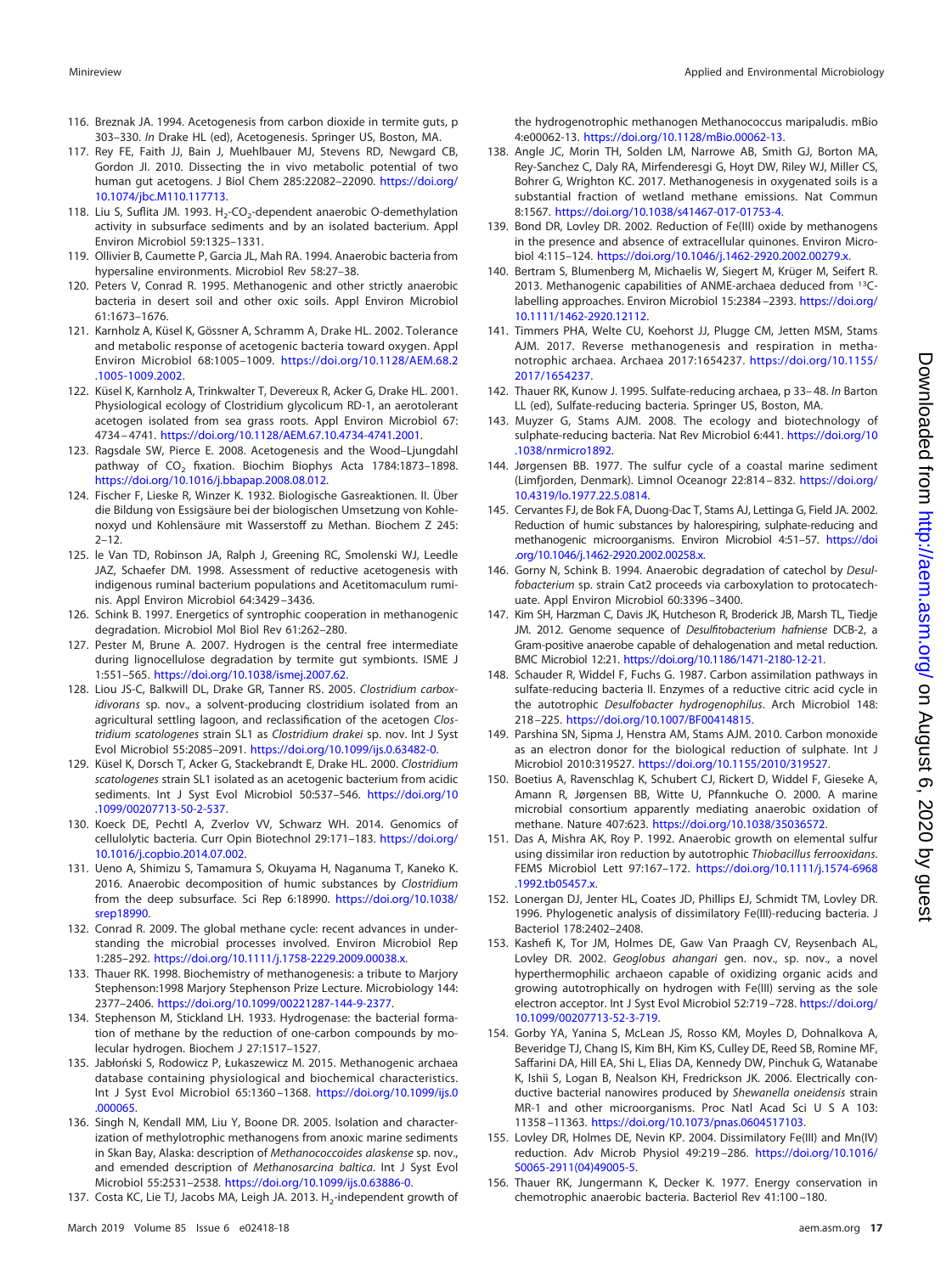- <span id="page-17-1"></span><span id="page-17-0"></span>157. Lovley DR. 1993. Dissimilatory metal reduction. Annu Rev Microbiol 47:263–290. [https://doi.org/10.1146/annurev.mi.47.100193.001403.](https://doi.org/10.1146/annurev.mi.47.100193.001403)
- 158. Kashefi K, Lovley DR. 2000. Reduction of Fe(III), Mn(IV), and toxic metals at 100°C by Pyrobaculum islandicum. Appl Environ Microbiol 66:1050 –1056. [https://doi.org/10.1128/AEM.66.3.1050-1056.2000.](https://doi.org/10.1128/AEM.66.3.1050-1056.2000)
- <span id="page-17-2"></span>159. Lovley DR, Goodwin S. 1988. Hydrogen concentrations as an indicator of the predominant terminal electron-accepting reactions in aquatic sediments. Geochim Cosmochim Acta 52:2993-3003. [https://doi.org/](https://doi.org/10.1016/0016-7037(88)90163-9) [10.1016/0016-7037\(88\)90163-9.](https://doi.org/10.1016/0016-7037(88)90163-9)
- <span id="page-17-3"></span>160. Lovley DR, Coates JD, Blunt-Harris EL, Phillips EJP, Woodward JC. 1996. Humic substances as electron acceptors for microbial respiration. Nature 382:445. [https://doi.org/10.1038/382445a0.](https://doi.org/10.1038/382445a0)
- <span id="page-17-4"></span>161. Lee K-C, Rittmann BE. 2002. Applying a novel autohydrogenotrophic hollow-fiber membrane biofilm reactor for denitrification of drinking water. Water Res 36:2040 –2052. [https://doi.org/10.1016/S0043](https://doi.org/10.1016/S0043-1354(01)00425-0) [-1354\(01\)00425-0.](https://doi.org/10.1016/S0043-1354(01)00425-0)
- <span id="page-17-5"></span>162. Ontiveros-Valencia A, Ilhan ZE, Kang D-W, Rittmann B, Krajmalnik-Brown R. 2013. Phylogenetic analysis of nitrate- and sulfate-reducing bacteria in a hydrogen-fed biofilm. FEMS Microbiol Ecol 85:158 –167. [https://doi.org/10.1111/1574-6941.12107.](https://doi.org/10.1111/1574-6941.12107)
- <span id="page-17-6"></span>163. Seitzinger S, Harrison JA, Böhlke JK, Bouwman AF, Lowrance R, Peterson B, Tobias C, Drecht GV. 2006. Denitrification across landscapes and waterscapes: a synthesis. Ecol Appl 16:2064 –2090.
- <span id="page-17-8"></span><span id="page-17-7"></span>164. Zumft WG. 1997. Cell biology and molecular basis of denitrification. Microbiol Mol Biol Rev 61:533– 616.
- 165. Simon J, Klotz MG. 2013. Diversity and evolution of bioenergetic systems involved in microbial nitrogen compound transformations. Biochim Biophys Acta 1827:114 –135. [https://doi.org/10.1016/j.bbabio](https://doi.org/10.1016/j.bbabio.2012.07.005) [.2012.07.005.](https://doi.org/10.1016/j.bbabio.2012.07.005)
- <span id="page-17-9"></span>166. Tian J-H, Pourcher A-M, Bouchez T, Gelhaye E, Peu P. 2014. Occurrence of lignin degradation genotypes and phenotypes among prokaryotes. Appl Microbiol Biotechnol 98:9527–9544. [https://doi.org/10.1007/](https://doi.org/10.1007/s00253-014-6142-4) [s00253-014-6142-4.](https://doi.org/10.1007/s00253-014-6142-4)
- <span id="page-17-10"></span>167. Iyer R, Iken B, Damania A. 2017. Genome of Pseudomonas nitroreducens DF05 from dioxin contaminated sediment downstream of the San Jacinto River waste pits reveals a broad array of aromatic degradation gene determinants. Genom Data 14:40-43. [https://doi.org/10.1016/j](https://doi.org/10.1016/j.gdata.2017.07.011) [.gdata.2017.07.011.](https://doi.org/10.1016/j.gdata.2017.07.011)
- <span id="page-17-11"></span>168. Raghoebarsing AA, Pol A, van de Pas-Schoonen KT, Smolders AJP, Ettwig KF, Rijpstra WIC, Schouten S, Damsté JSS, Op den Camp HJM, Jetten MSM, Strous M. 2006. A microbial consortium couples anaerobic methane oxidation to denitrification. Nature 440:918 –921. [https://doi](https://doi.org/10.1038/nature04617) [.org/10.1038/nature04617.](https://doi.org/10.1038/nature04617)
- <span id="page-17-12"></span>169. Fritsch J, Lenz O, Friedrich B. 2013. Structure, function and biosynthesis of O<sub>2</sub>-tolerant hydrogenases. Nat Rev Microbiol 11:106-114. [https://doi](https://doi.org/10.1038/nrmicro2940) [.org/10.1038/nrmicro2940.](https://doi.org/10.1038/nrmicro2940)
- <span id="page-17-14"></span><span id="page-17-13"></span>170. Rasche ME, Arp DJ. 1989. Hydrogen inhibition of nitrogen reduction by nitrogenase in isolated soybean nodule bacteroids. Plant Physiol 91: 663– 668.
- 171. Golding AL, Zou Y, Yang X, Flynn B, Dong Z. 2012. Plant growth promoting  $H_2$ -oxidizing bacteria as seed inoculants for cereal crops. Agric Sci 3:510 –516. [https://doi.org/10.4236/as.2012.34060.](https://doi.org/10.4236/as.2012.34060)
- <span id="page-17-15"></span>172. Ma C, Zhuang L, Zhou SG, Yang GQ, Yuan Y, Xu RX. 2012. Alkaline extracellular reduction: isolation and characterization of an alkaliphilic and halotolerant bacterium, Bacillus pseudofirmus MC02. J Appl Microbiol 112:883– 891. [https://doi.org/10.1111/j.1365-2672.2012.05276.x.](https://doi.org/10.1111/j.1365-2672.2012.05276.x)
- <span id="page-17-16"></span>173. Yang G, Zhou X, Zhou S, Yang D, Wang Y, Wang D. 2013. Bacillus thermotolerans sp. nov., a thermophilic bacterium capable of reducing humus. Int J Syst Evol Microbiol 63:3672-3678. [https://doi.org/10.1099/](https://doi.org/10.1099/ijs.0.048942-0) iis.0.048942-0.
- <span id="page-17-17"></span>174. Mohammadi S, Pol A, van Alen TA, Jetten MSM, Op den Camp HJM. 2017. Methylacidiphilum fumariolicum SolV, a thermoacidophilic 'Knallgas' methanotroph with both an oxygen-sensitive and -insensitive hydrogenase. ISME J 11:945–958. [https://doi.org/10.1038/ismej.2016](https://doi.org/10.1038/ismej.2016.171) [.171.](https://doi.org/10.1038/ismej.2016.171)
- <span id="page-17-19"></span><span id="page-17-18"></span>175. Chen Y, Yoch D. 1987. Regulation of two nickel-requiring (inducible and constitutive) hydrogenases and their coupling to nitrogenase in Methylosinus trichosporium OB3b. J Bacteriol 169:4778 – 4783.
- <span id="page-17-20"></span>176. Bergmann FH, Towne JC, Burris RH. 1958. Assimilation of carbon dioxide by hydrogen bacteria. J Biol Chem 230:13–24.
- <span id="page-17-21"></span>177. Bowien B, Kusian B. 2002. Genetics and control of CO<sub>2</sub> assimilation in the chemoautotroph Ralstonia eutropha. Arch Microbiol 178:85–93. [https://doi.org/10.1007/s00203-002-0441-3.](https://doi.org/10.1007/s00203-002-0441-3)
- 178. Weber CF, King GM. 2012. The phylogenetic distribution and ecological

role of carbon monoxide oxidation in the genus Burkholderia. FEMS Microbiol Ecol 79:167–175. [https://doi.org/10.1111/j.1574-6941.2011](https://doi.org/10.1111/j.1574-6941.2011.01206.x) [.01206.x.](https://doi.org/10.1111/j.1574-6941.2011.01206.x)

- <span id="page-17-22"></span>179. Guo R, Conrad R. 2008. Extraction and characterization of soil hydrogenases oxidizing atmospheric hydrogen. Soil Biol Biochem 40: 1149 –1154. [https://doi.org/10.1016/j.soilbio.2007.12.007.](https://doi.org/10.1016/j.soilbio.2007.12.007)
- <span id="page-17-23"></span>180. Conrad R, Aragno M, Seiler W. 1983. The inability of hydrogen bacteria to utilize atmospheric hydrogen is due to threshold and affinity for hydrogen. FEMS Microbiol Lett 18:207–210. [https://doi.org/10.1111/j](https://doi.org/10.1111/j.1574-6968.1983.tb00479.x) [.1574-6968.1983.tb00479.x.](https://doi.org/10.1111/j.1574-6968.1983.tb00479.x)
- <span id="page-17-24"></span>181. Meredith LK, Rao D, Bosak T, Klepac-Ceraj V, Tada KR, Hansel CM, Ono S, Prinn RG. 2014. Consumption of atmospheric hydrogen during the life cycle of soil-dwelling actinobacteria. Environ Microbiol Rep 6:226 –238. [https://doi.org/10.1111/1758-2229.12116.](https://doi.org/10.1111/1758-2229.12116)
- <span id="page-17-25"></span>182. Pieterse G, Krol MC, Batenburg AM, M Brenninkmeijer CA, Popa ME, O'Doherty S, Grant A, Steele LP, Krummel PB, Langenfelds RL, Wang HJ, Vermeulen AT, Schmidt M, Yver C, Jordan A, Engel A, Fisher RE, Lowry D, Nisbet EG, Reimann S, Vollmer MK, Steinbacher M, Hammer S, Forster G, Sturges WT, Röckmann T. 2013. Reassessing the variability in atmospheric  $H<sub>2</sub>$  using the two-way nested TM5 model. J Geophys Res Atmos 118:3764 –3780. [https://doi.org/10.1002/jgrd.50204.](https://doi.org/10.1002/jgrd.50204)
- <span id="page-17-26"></span>183. Janusz G, Pawlik A, Sulej J, Swiderska-Burek U, Jarosz-Wilkolazka A, Paszczynski A. 2017. Lignin degradation: microorganisms, enzymes involved, genomes analysis and evolution. FEMS Microbiol Rev 41: 941–962. [https://doi.org/10.1093/femsre/fux049.](https://doi.org/10.1093/femsre/fux049)
- <span id="page-17-27"></span>184. Jaouadi B, Rekik H, Badis A, Jaouadi NZ, Belhoul M, Hmidi M, Kourdali S, Fodil D, Bejar S. 2014. Production, purification, and characterization of a highly thermostable and humic acid biodegrading peroxidase from a decolorizing Streptomyces albidoflavus strain TN644 isolated from a Tunisian off-shore oil field. Int Biodeterior Biodegradation 90:36 – 44. [https://doi.org/10.1016/j.ibiod.2014.02.001.](https://doi.org/10.1016/j.ibiod.2014.02.001)
- <span id="page-17-28"></span>185. Fodil D, Badis A, Jaouadi B, Zaraî N, Ferradji FZ, Boutoumi H. 2011. Purification and characterization of two extracellular peroxidases from Streptomyces sp. strain AM2, a decolorizing actinomycetes responsible for the biodegradation of natural humic acids. Int Biodeterior Biodegradation 65:470 – 478. [https://doi.org/10.1016/j.ibiod.2011.01.009.](https://doi.org/10.1016/j.ibiod.2011.01.009)
- <span id="page-17-29"></span>186. Quigley DR, Ward B, Crawford DL, Hatcher HJ, Dugan PR. 1989. Evidence that microbially produced alkaline materials are involved in coal biosolubilization. Appl Biochem Biotechnol 20:753–763. [https://doi](https://doi.org/10.1007/BF02936523) [.org/10.1007/BF02936523.](https://doi.org/10.1007/BF02936523)
- <span id="page-17-30"></span>187. King GM. 2003. Uptake of carbon monoxide and hydrogen at environmentally relevant concentrations by mycobacteria. Appl Environ Microbiol 69:7266 –7272. [https://doi.org/10.1128/AEM.69.12.7266-7272](https://doi.org/10.1128/AEM.69.12.7266-7272.2003) [.2003.](https://doi.org/10.1128/AEM.69.12.7266-7272.2003)
- <span id="page-17-31"></span>188. Ji M, Greening C, Vanwonterghem I, Carere CR, Bay SK, Steen JA, Montgomery K, Lines T, Beardall J, Van Dorst J, Snape I, Stott MB, Hugenholtz P, Ferrari BC. 2017. Atmospheric trace gases support primary production in Antarctic desert surface soil. Nature 552:400 – 403. [https://doi.org/10.1038/nature25014.](https://doi.org/10.1038/nature25014)
- <span id="page-17-32"></span>189. Martinez CM, Alvarez LH, Celis LB, Cervantes FJ. 2013. Humus-reducing microorganisms and their valuable contribution in environmental processes. Appl Microbiol Biotechnol 97:10293–10308. [https://doi.org/10](https://doi.org/10.1007/s00253-013-5350-7) [.1007/s00253-013-5350-7.](https://doi.org/10.1007/s00253-013-5350-7)
- <span id="page-17-33"></span>190. Khdhiri M, Piché-Choquette S, Tremblay J, Tringe SG, Constant P. 2017. The tale of a neglected energy source: elevated hydrogen exposure affects both microbial diversity and function in soil. Appl Environ Microbiol 83:e00275-17. [https://doi.org/10.1128/AEM.00275-17.](https://doi.org/10.1128/AEM.00275-17)
- <span id="page-17-34"></span>191. Piché-Choquette S, Tremblay J, Tringe SG, Constant P. 2016. H<sub>2</sub>saturation of high affinity  $H_2$ -oxidizing bacteria alters the ecological niche of soil microorganisms unevenly among taxonomic groups. PeerJ 4:e1782. [https://doi.org/10.7717/peerj.1782.](https://doi.org/10.7717/peerj.1782)
- <span id="page-17-35"></span>192. Yonemura S, Kawashima S, Tsuruta H. 1999. Continuous measurements of CO and  $H<sub>2</sub>$  deposition velocities onto an andisol: uptake control by soil moisture. Tellus B Chem Phys Meteorol 51:688 –700. [https://doi](https://doi.org/10.3402/tellusb.v51i3.16465) [.org/10.3402/tellusb.v51i3.16465.](https://doi.org/10.3402/tellusb.v51i3.16465)
- <span id="page-17-36"></span>193. Yonemura S, Kawashima S, Tsuruta H. 2000. Carbon monoxide, hydrogen, and methane uptake by soils in a temperate arable field and a forest. J Geophys Res 105:14347–14362. [https://doi.org/10.1029/](https://doi.org/10.1029/1999JD901156) [1999JD901156.](https://doi.org/10.1029/1999JD901156)
- <span id="page-17-37"></span>194. Piché-Choquette S, Khdhiri M, Constant P. 2018. Dose-response relationships between environmentally-relevant  $H<sub>2</sub>$  concentrations and the biological sinks of  $H_{2}$ , CH<sub>4</sub> and CO in soil. Soil Biol Biochem 123:190 –199. [https://doi.org/10.1016/j.soilbio.2018.05.008.](https://doi.org/10.1016/j.soilbio.2018.05.008)